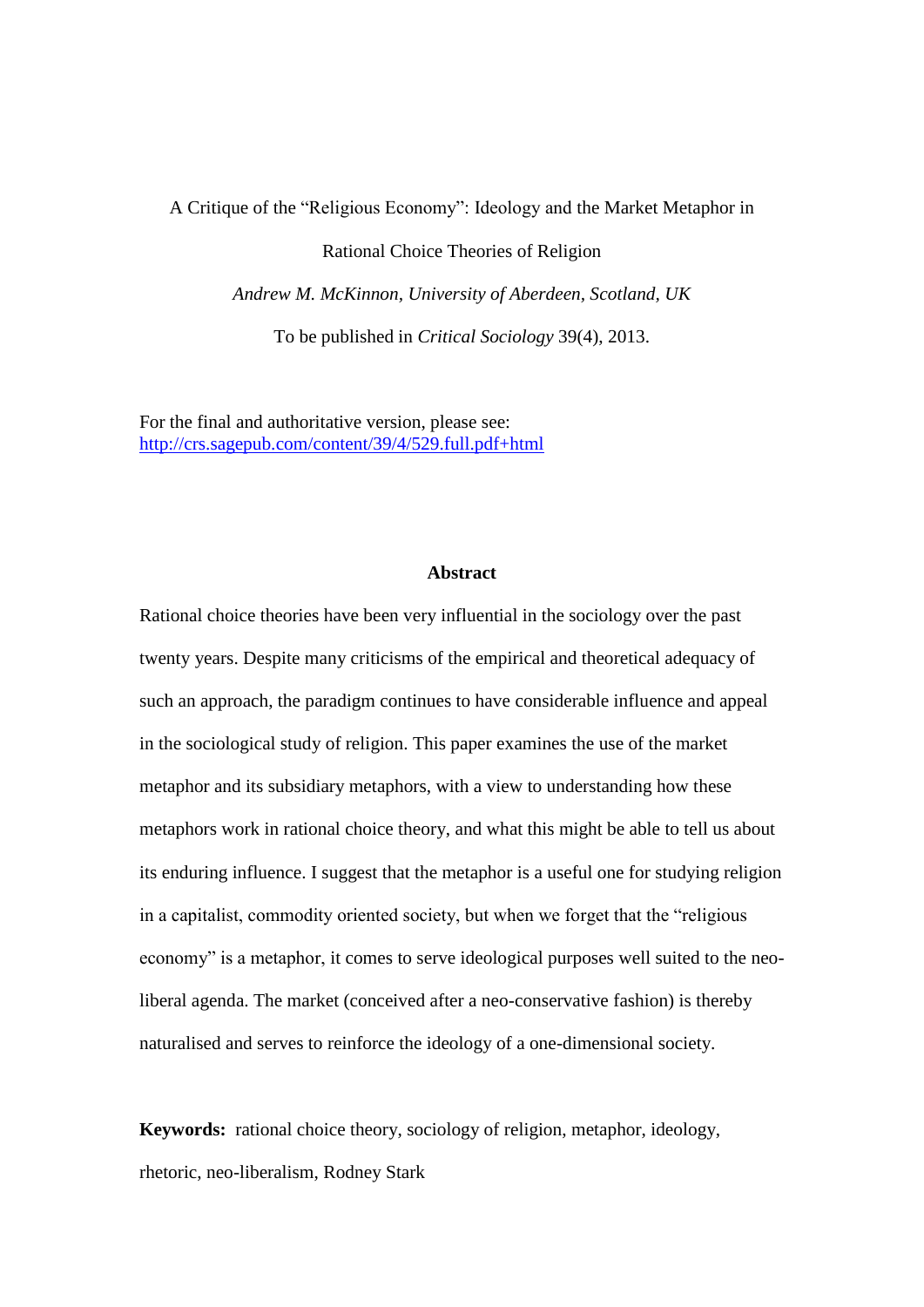Sociological thinking, "like any other kind of thinking, cannot be achieved nonmetaphorically"— so argues John Urry in his book *Sociology Beyond Societies* (2000: 21). Urry shows how new metaphors are foundational for the rise of new paradigms: as sociologists became increasingly disenchanted with functionalism and its organic metaphor, each "denunciation of the organic metaphor was achieved through the development of new metaphors" (23). Thus, theoretical "debate often involves in part the counter-posing of one metaphor against another" (24).

The sociology of religion, like any other discipline, is saturated with metaphor, though some of these play more central roles than others (McKinnon, 2010). Kenneth Burke calls these dominant metaphors "God terms" (1969); these are the masters of a universe of discourse, having the capacity to organize all our thinking about a topic, as well as the ability to create new constellations of subsidiary metaphors. The theologian David Tracy uses a somewhat earthier term for these fundamental metaphors: he argues that every religion has its "root metaphors [that] form a cluster or network in which certain sustained metaphors both organize subsidiary metaphors and diffuse new ones" (1979: 89).

The market is the God metaphor of the "New Paradigm" in the sociology of religion (Warner, 1993; 1997), and its advocates have used to supplant the "old" paradigm which conceived of religion as a "sacred canopy" (Berger, 1969). Within the New Paradigm itself, Rational Choice (RC) has managed to establish itself as the dominant school of thought. It has been able to do so, I argue, in part because of its advocates' thoroughgoing and effective use of a metaphor in a way that resonates with our contemporary political and cultural context—all the while denying that their fundamental terms are in any way metaphorical. They conceive the market in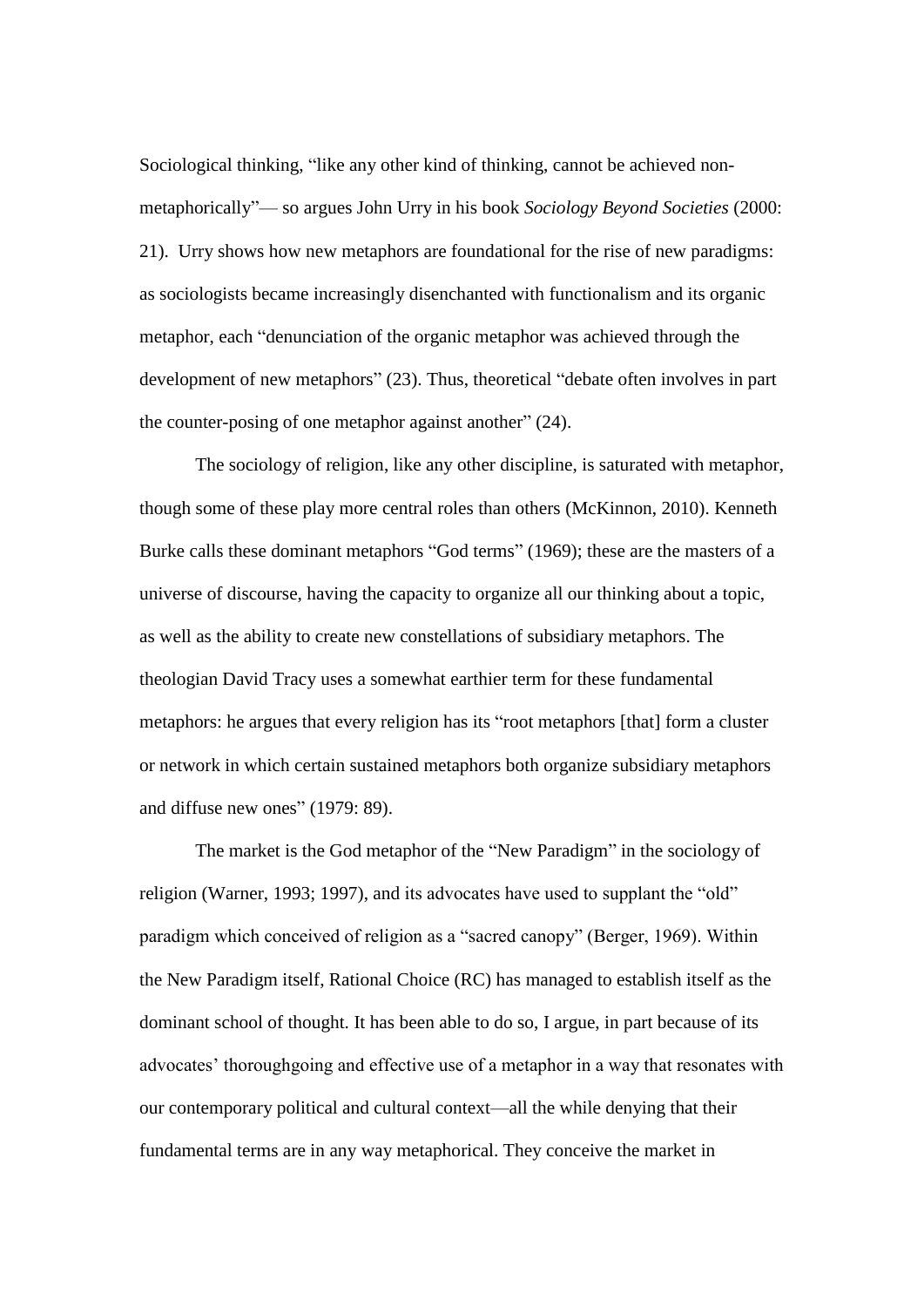decidedly neo-liberal terms, and then naturalize this conception by denying that their conception is in any way natural; rather, it becomes part of human nature. Even if they are unintentional, these are important ideological implications with which critical sociologists ought to concern ourselves.

Given the ever greater role played by the capitalist exchange relations in the constitution and commodification of all forms of social life, the market metaphor gives us an important metaphor to think with, to think about, *and also to think against*. What is most problematic in rational choice thinking is not so much the metaphor itself, which it shares with the New Paradigm more broadly, as the way that they use it, including the denial that the market metaphor is in fact a metaphor. Non-Rational Choice sociologists who see themselves as part of the New Paradigm are not apt to insist on a literal understanding of the market in their work. Thus, Stephen Warner, who named the emerging current in the sociology of religion, says that it is organized by "economic *imagery*" (1993; 1997 emphasis added). Nancy Ammerman (1997) and James Spickard (1997) have both been more specific, and have recognized that rational choice theory is constituted by a market *metaphor*.

Stark and Finke (2000) write that their application of "economic language to things often regarded as 'sacred' is meant neither to offend, *nor as mere metaphor*" (36, emphasis added). *Nota bene*, however, that what Stark and Finke deny in the second part of that sentence (their conception is not "mere metaphor"), they have already casually admitted in the first: they are "applying economic language" to something outside of the sphere of the economy. This is, of course, what it means to use metaphor. As Lakoff and Johnson explain in their classic work, *Metaphors We Live By,* "The essence of metaphor is understanding and experiencing one thing in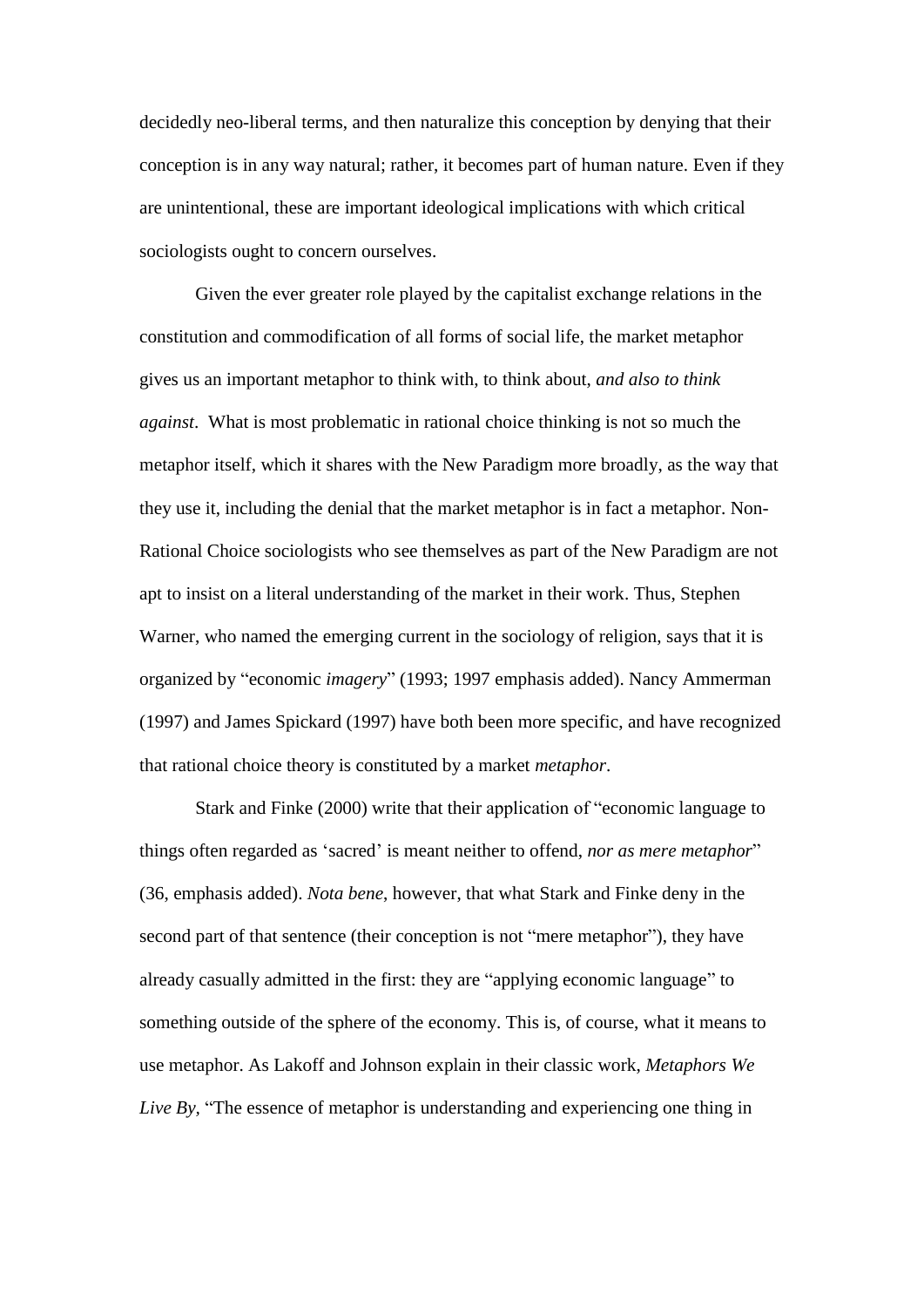terms of another" (1980: 5), here, they are encouraging us to understand religion in terms of the market by using the terminology we usually reserve for the market.

Stark and Finke's assertion about the literal reality of religious markets is typical of rational choice theories; they argue markets are built into the very nature of human groups, in all historical, cultural and economic contexts. This attempt to transform a metaphor into a literal truth, I suggest, involves not the mere forgetting of a metaphors, but rather an attempt—more or less deliberate—to kill the metaphor (Nietzsche, 1995; McKinnon, *forthcoming*). Here we enter fully into the realm of ideology, or, more precisely, that particular form of ideology that Theodor Adorno termed "identity thinking" (1973; Brittain, 2010). In a dead metaphor, the subject *is* its predicate: it is not merely useful to think about religion in the terms we use to think about the market, rather, religion *is* a market. The market metaphor thus becomes the "natural" way of things, a dead metaphor in which there is a perfect correspondence between our concept (the market) and religion.

In this paper I am not concerned with the questions of empirical adequacy or theoretical logic *per se*. Rational Choice theory has already been subjected to more than adequate critique on these grounds by others<sup>i</sup>. Nor am I critical of rational choice theorists for using metaphor, which seems to me indispensible for human thought (McKinnon *forthcoming*), nor for using the market metaphor in particular, which seems to me a useful lens for an examination of contemporary religion, particularly for those who work in the spirit of Marx's dialectics (McKinnon 2005). Rather, my project in this paper is to examine the rhetorical underpinnings of rational choice as a means of ideology-critique. As such, I am critical of *how* RC theorists use the market metaphor, and in particular with the way that they tend to deny that they're using a metaphor, arguing that they're using purely 'literal' speech. This is not merely a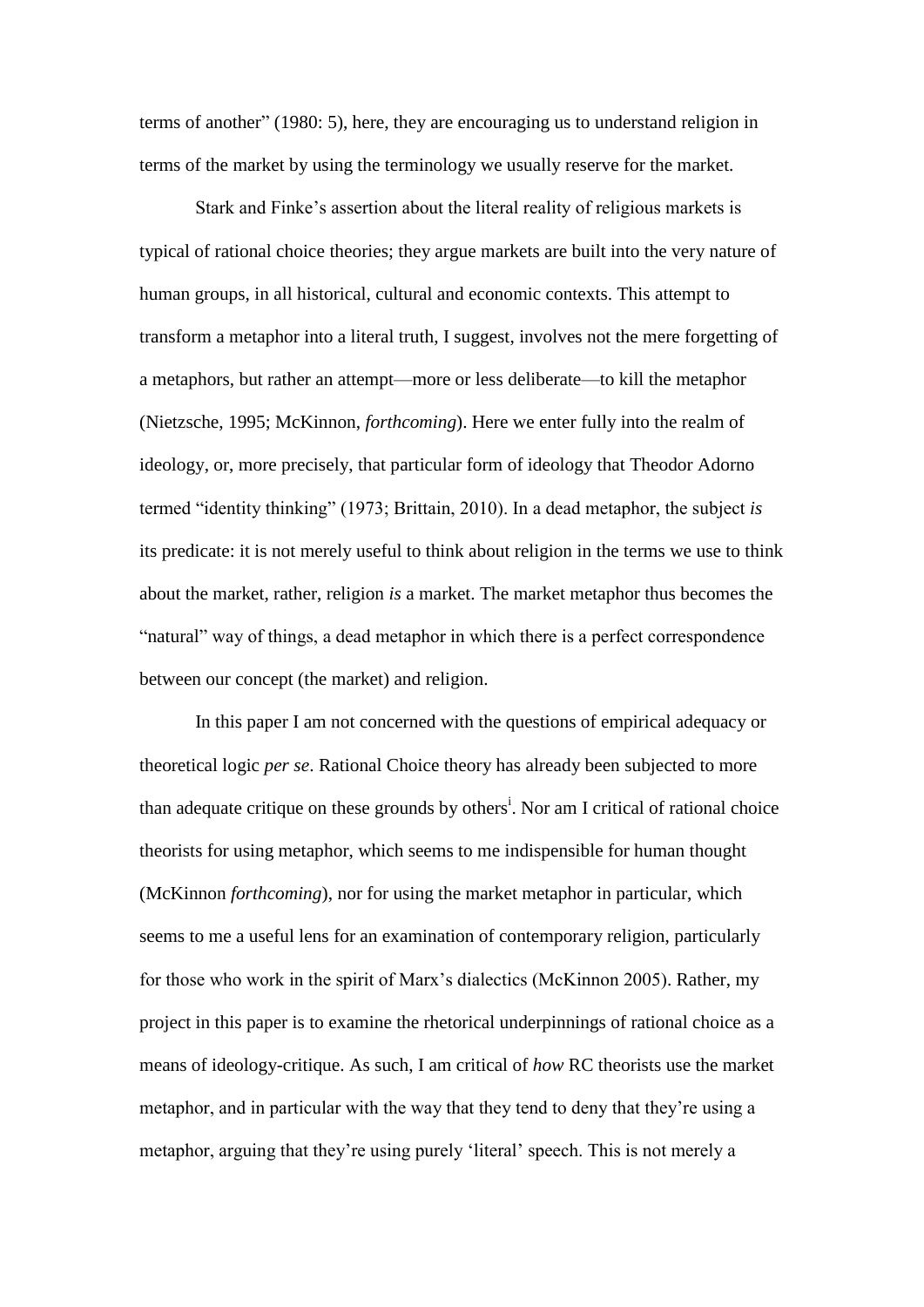question of epistemological positions or of a philosophy of social science. Rather, literalism about the market metaphor makes the neo-liberal vision of human nature 'natural', and promotes acceptance of a one-dimensional society.

Since the twin revolutions of Thatcherism and Reaganomics, neo-liberal activists have worked insistently (and effectively) at the behest of capital to fundamentally change the basic organisation of capitalist societies, to tip the balance strongly capital's favour by political, legislative, and by ideological means (Harvey, 2005). Under the rubric of freedom and choice, neo-liberals have set about dismantling the welfare state and creating conditions for renewed capital accumulation (reducing and providing the means of evading corporate tax, re-writing environmental and labour legislation, for example). Perhaps just as important for the success of their structural reforms, they have also worked to create a new "commonsense" (Gramsci, 1971) about human nature, freedom, and the natural efficiencies of the market, particularly over against socialised provision. It is in relation to this new common sense that the rational-choice theories have come to play an important supporting ideological role. Since it plays off of the new common-sense, its popularity is not particularly surprising; in other words its "success" as a theory may have little to do with its scientific method, its empirical adequacy, or its theoretical elegance.

While I think it is problematic to understand the "religious market" in literal terms, I think there are also very good positive reasons for thinking about it in terms of metaphor. Richard Harvey Brown, who is probably the scholar who has contributed most to our understanding of the way that metaphor works in sociology, argues that a live metaphor that we maintain a "stereoscopic vision" in which we keep both frames of reference (religion and the market) in view. It also enables us to treat the relation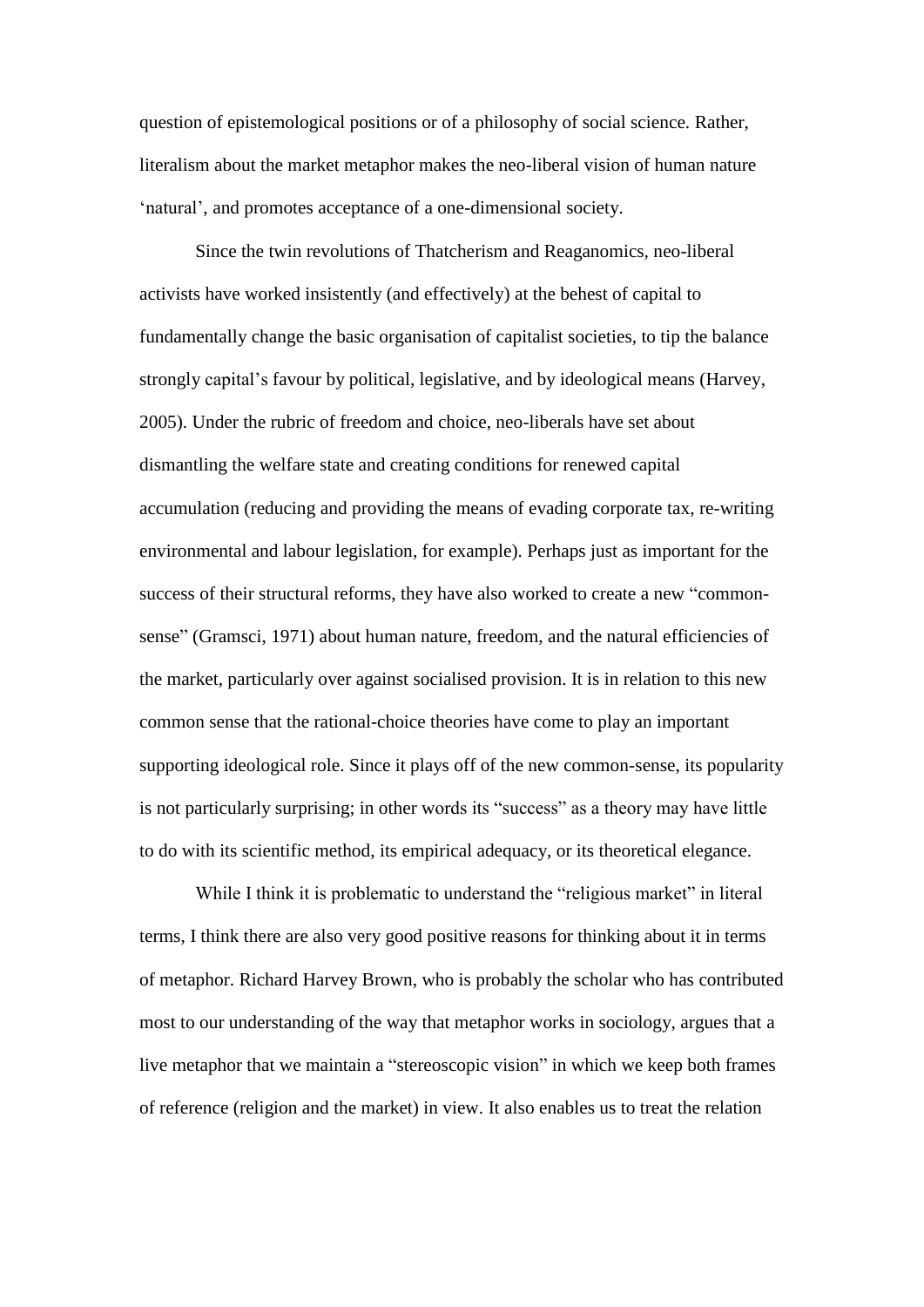between the two frames of reference as an "as if" relation. He writes that whether we maintain a metaphor's "as if" character is

…a pivotal point, for on it turns the difference between using metaphors and being used by them. Awareness of our use of metaphor provides an escape hatch from the prison house of language, or at least it lets us know we are confined. Such an awareness is two sided: It enables us to see the metaphoric in what is taken as literal and also to make believe that metaphors are literally true (Brown, 1977: 84).

So long as we maintain an ability to examine religion "as if" it were an economy, this keeps the questions open, and allows us to use the metaphor. As soon as we start assuming that religion *is* an economy, we begin to be used by the metaphor; the metaphor begins to think for us.

By examining rational choice's primary metaphor *as metaphor*, we can assess the ways in which this metaphor provides us with both a helpful *and* a problematic conceptual framework for comprehending religion. We can ask: how is religion like *and* unlike a market… and *why can they be usefully compared?* If we kill the metaphor and take their vision of the market as part of "human nature", these questions cannot be asked: religion can in no way unlike a market because it *is* a market. Thus, the "axiom"—or dead metaphor—of the market as human nature, *closes off* these potentially fruitful lines of inquiry. By contrast, if we think in terms of the market metaphor, keeping in mind that it is a metaphor*,* we have much more freedom to clarify the logic of the arguments that flow from the metaphor. We can more readily clarify the relations between the primary metaphor (the market) and its subsidiary metaphors (producers and consumers, products and services, costs and benefits, supply and demand, taxation, regulation and subsidies, and so on).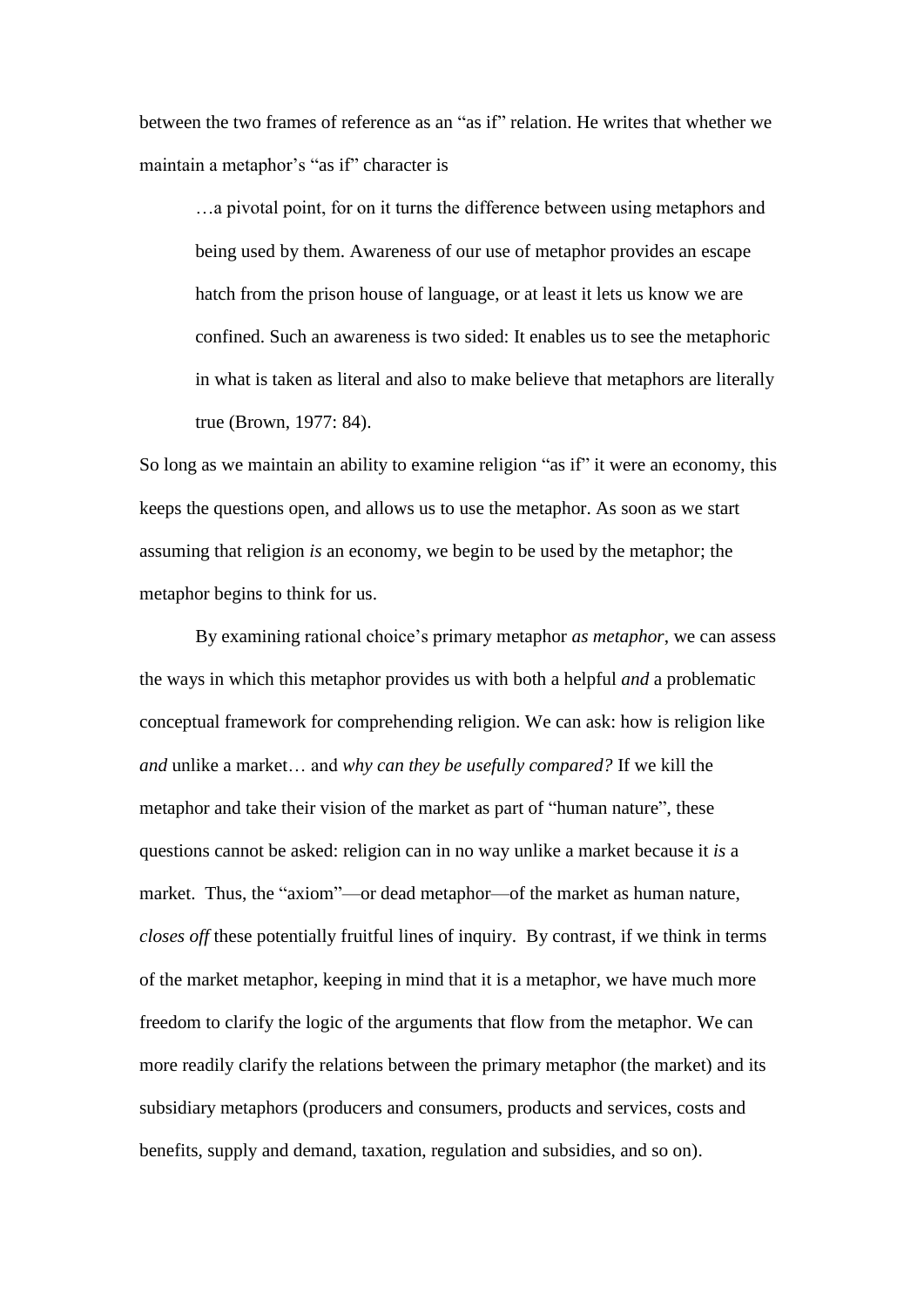In the following pages, I will begin with Deirdre McClosky's work on the rhetoric of economics, paying particularly close attention to her arguments about how metaphor structures economic discovery and persuasion. I will then proceed to an examination of a recent summary of rational choice arguments by Rodney Stark, one of the most important rational choice theorists, with particular consideration given to the structure of his argument as it unfolds from the market metaphor, and the ideological implications of this. I will then examine the logic of Stark and Finke's argument about rational consumers, and show how their argument is achieved through by suturing together two different, and even contradictory, notions of what it means to behave rationally. All of this suggests not only significant reason to be critical of rational choice theorising, but also at the same time the usefulness of starting with the market metaphor (stripped of its neo-liberal baggage) as a means of understanding religion in a commodity culture.

#### **The Rhetoric of Economics and Market Metaphors**

The study of metaphor, and the way it organizes thought, is typically the domain of students of rhetoric. One of the few economists who has made a point of studying her own discipline rhetorically is, of course, Deirdre McClosky, beginning with her classic book *The Rhetoric of Economics* ([1985] 1998). McClosky uses "rhetoric" largely in the sense of the tradition that begins with Aristotle: she does not mean not to dismiss economics as untruthful. Rather, she examines the structure of economic arguments to better understand the logic of discovery and persuasion within the discipline. Despite her other transgressions, McClosky is a devoted advocate of neo-liberal economics in the tradition of the University of Chicago, where she earned her PhD, and more recently has been promoting herself as a self-styled apologist of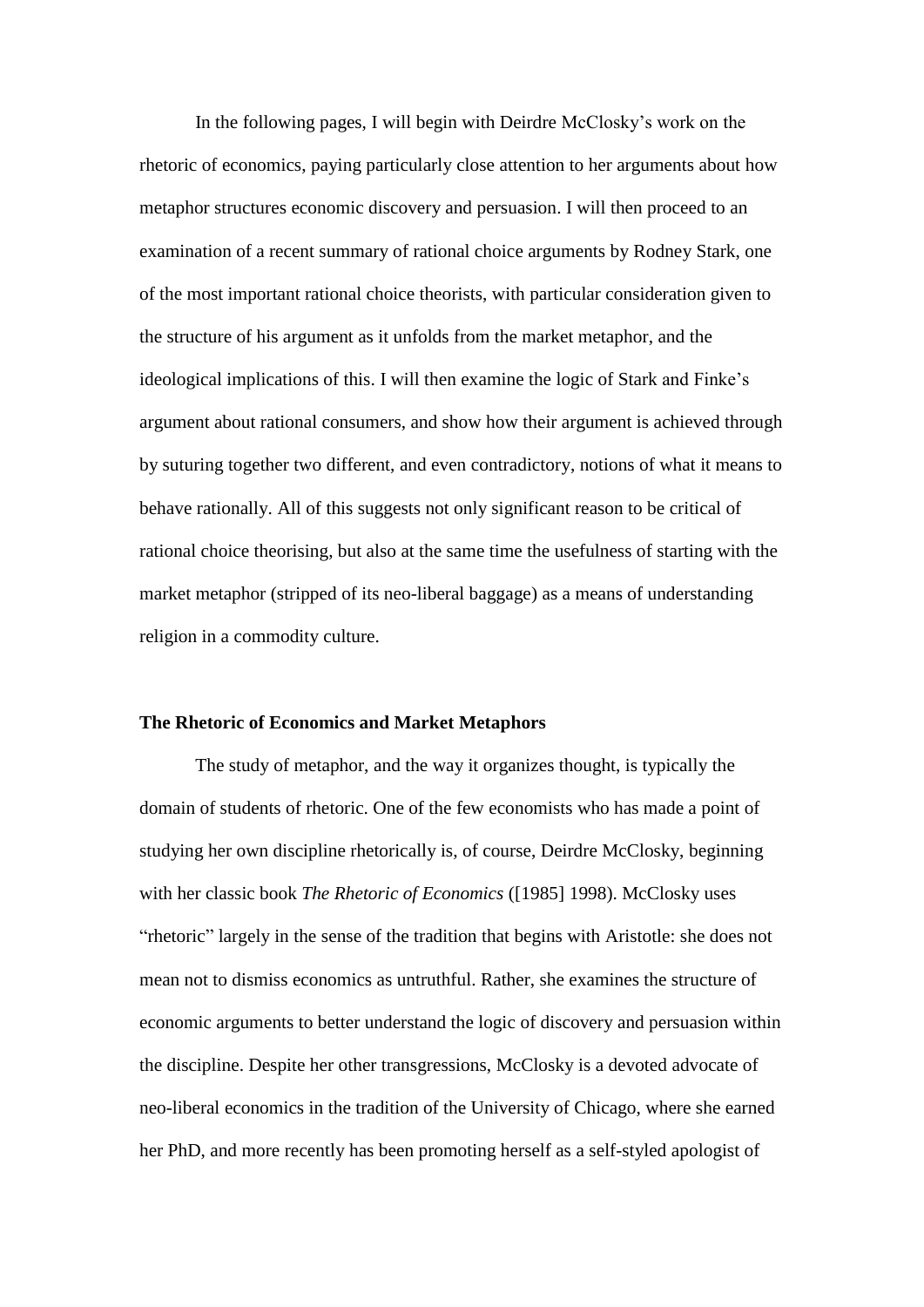"bourgeois virtues" (2006). She has nonetheless provided some of the most brilliant analyses of the rhetoric of economics, and these are exceedingly useful tools for examining rational choice theories of religion, and its ideological implications.

Economics is "saturated" with metaphor, McClosky argues, though few economists recognize the metaphors they use, except when they are new. She explains:

The more obvious metaphors in economics are those used to convey novel thoughts, one sort of novelty being to compare economic with noneconomic matters. "Elasticity" was once a mind-stretching fancy, "depression" was depressing, "equilibrium" compared an economy to an apple in a bowl, a settling idea; "competition" once induced thoughts of horse races; money's "velocity" thoughts of swirling bits of paper. Much of the vocabulary of economics consists of dead metaphors taken from non-economic spheres (1998: 41-2).

Gary Becker, from whom much of contemporary rational choice theorizing develops, is an extraordinary metaphorical innovator; he is not so much interested, however, in using non-economic metaphors for thinking about economics, but rather, he uses economic metaphors for understanding non-economic phenomena, like children. McClosky continues:

Comparing non-economic with economic matters is another sort of novelty, apparent in the imperialism of the new economics of history, politics, crime, and the rest, and most apparent in the work of the Kipling of the economic empire, Gary Becker. Among the less bizarre of his many metaphors, for instance, is that children are durable goods, like refrigerators. The philosopher Max Black points out that "a memorable metaphor has the power to bring two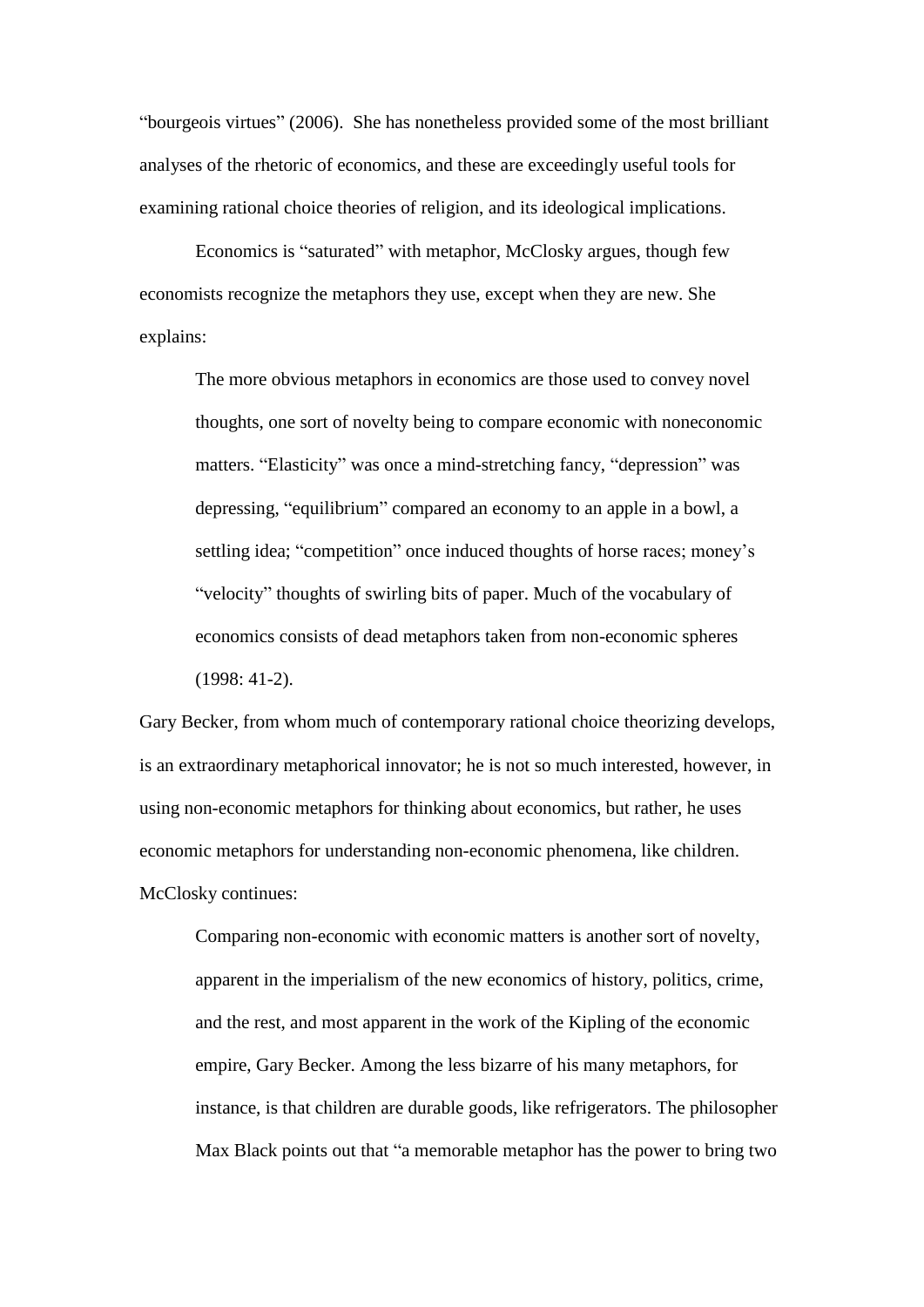separate domains into cognitive and emotional relation by using language directly appropriate to the one as a lens for seeing the other". So here: the subject (a child) is viewed through the lens of the modifier (a refrigerator) (1998: 42).

Once a metaphor, like children as durable goods (refrigerators), has been coined, the implications of the metaphor can then be drawn out and translated into literal terms. According to McClosky,

A beginning at literal translation would say, "A child is costly to acquire initially, lasts for a long time, gives flows of pleasure during that time, is expensive to maintain and repair, and has an imperfect second hand market. Likewise, a durable good, such as a refrigerator…" That the list of similarities could be extended further and further, gradually revealing the differences as well—"children, like durable goods, are *not* objects of affection and concern"; "children, like durable goods do *not* have their own opinions"—is one reason that, as Black says, "metaphorical thought is a distinctive mode of achieving insight, not to be construed as an ornamental substitute for plain thought". The literal translation of an important metaphor is never finished. In this respect and in others an important metaphor in economics has the quality admired in a successful scientific theory, a capacity to astonish us with implications formerly unseen (42).

Like the economists that McClosky discusses, Rational Choice theorists have continually been translating their metaphor into more literal language, typically in the form of propositions and definitions. Regardless of what one may think of the program as a whole (or its ideological implications), it certainly has been fruitful, both in terms of the "literal translations" that can be derived from the god metaphor, and in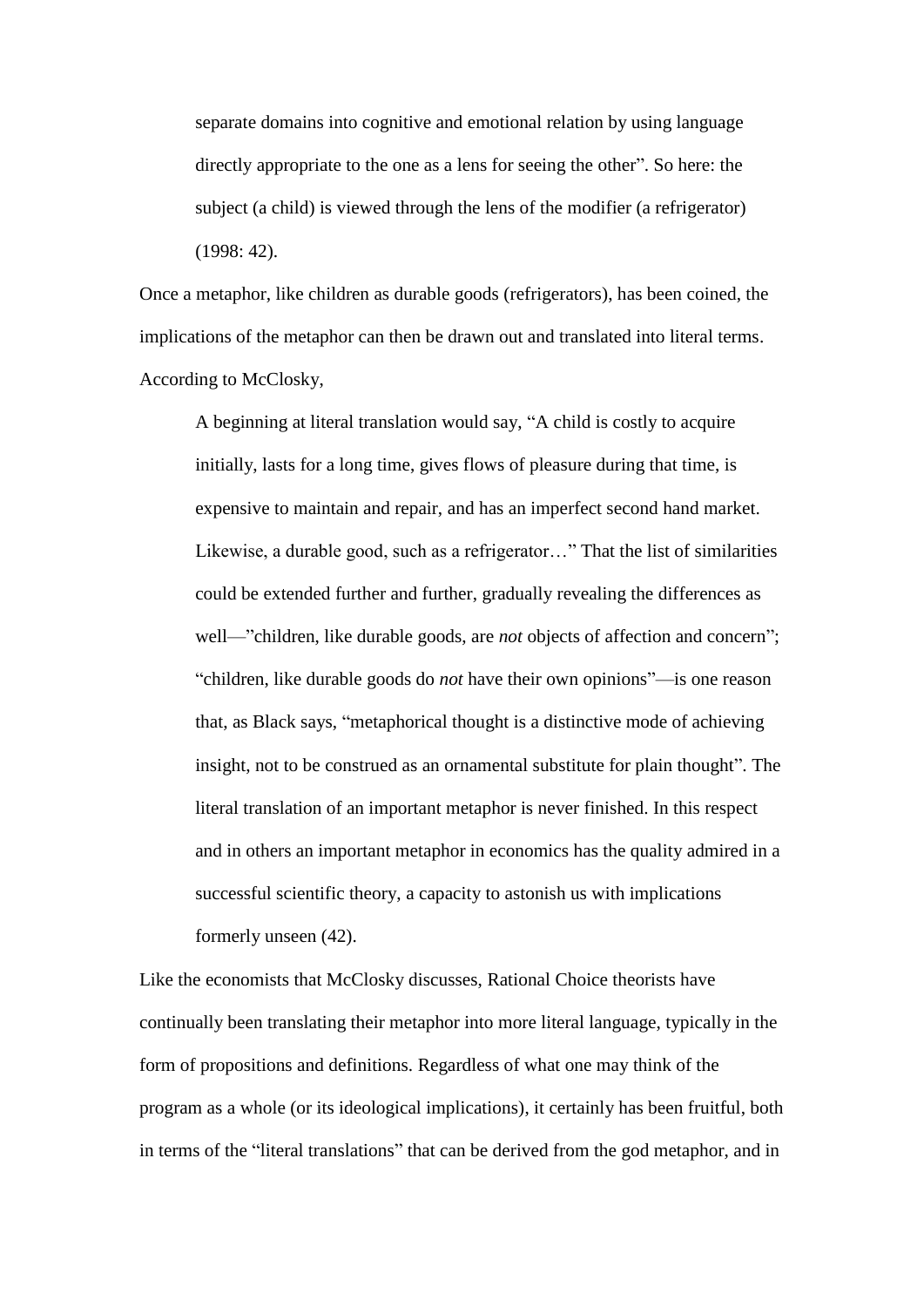terms of the metaphor's capacity for spawning new subsidiary metaphors (costs and benefits, religious capital, religious products, entrepreneurs, etc). The market metaphor and its subsidiaries have provided new ways of looking at questions that have long preoccupied sociologists of religion, and they have generated new questions as well. In this sense, it certainly qualifies as a "successful scientific theory" as McClosky puts it.

If, however, we do not see that children as durable goods is a metaphor, but rather take it as a literal statement about the essence of children (however *that* might be construed), and *if* it does not thereby blind us to the differences between children and refrigerators, it will force us into all sorts of definitional and propositional contortions so that we can harmonize the two terms. We get similar problems when we no longer see that the religious market is a metaphor: we lose the capacity to see differences between a market, and "all the religious activity going on in any society" (Stark, 2005: 198). We can only see the limits of the metaphor (children do indeed have their own opinions, and thankfully they are often are the objects of affection and concern) only when we recognise that we are speaking in metaphor: this, I suggest applies as much to religion as it does to children.

## **The Market Metaphor in Rational Choice Thinking About Religion**

Here I want to turn to Rodney Stark's book, *The Victory of Reason* (2005), wherein we find one of his most concise discussions of religious markets; both the concision and the broader context for this discussion are helpful for making sense of rational choice theories of religion and its ideological resonance. The argument of this book as a whole could have been written without reference either the "religion as market" metaphor or to micro-level assumptions of rationality—it includes little of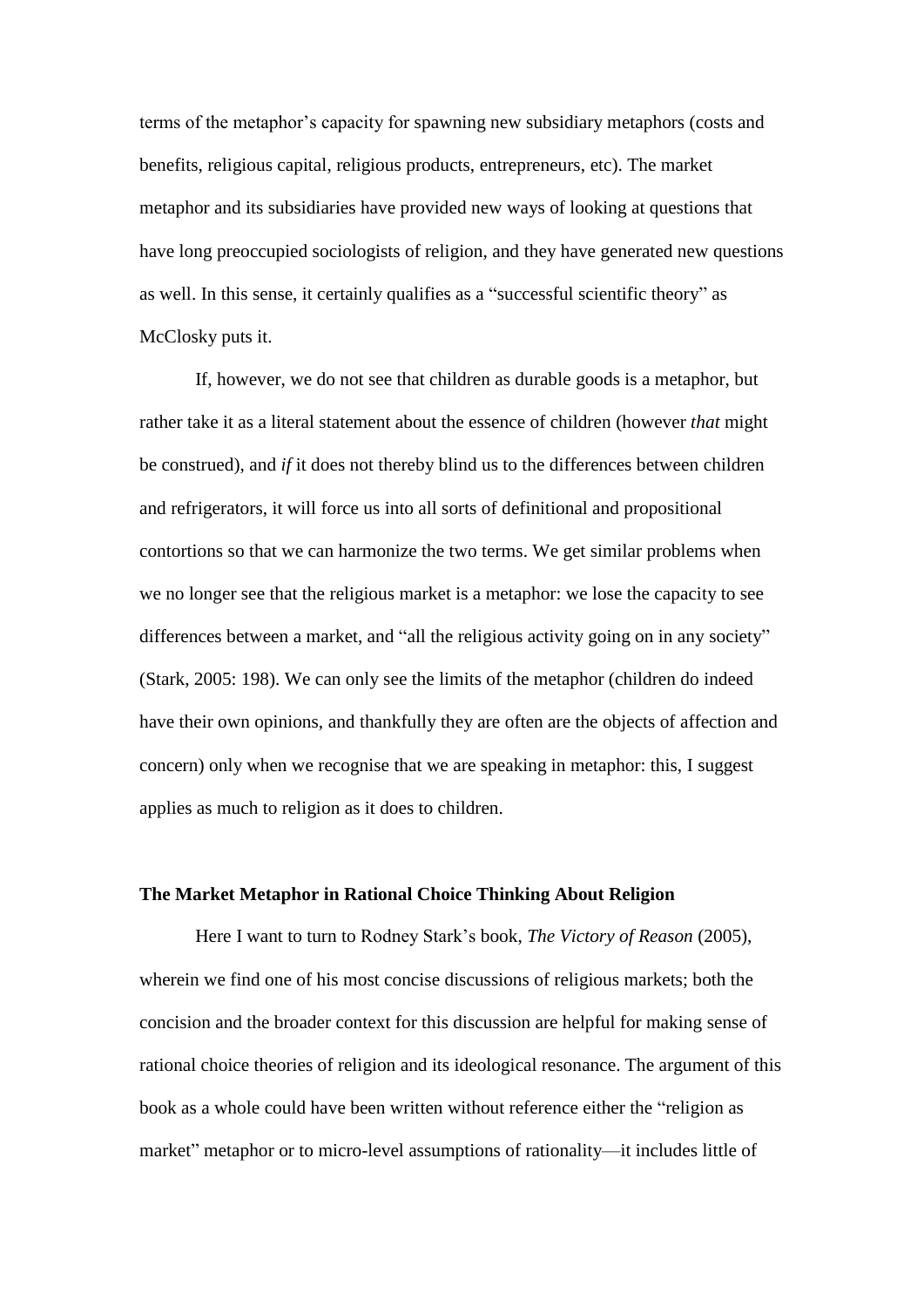either, in fact. While the book's title suggests it is about the victory of reason, "reason" in this account is largely synonymous with capitalism, and the book is basically an extended analysis of the emergence of modern capitalism from a manifestly neo-liberal perspective. If this were a novel, Christianity, Freedom, and Capitalism would be its heroes; Taxes, the State and Regulation its villains<sup>ii</sup>. These terms translate nicely into the market approach to the study of religion when Stark writes about it towards the end of the book. "Religion", Stark writes,

is not just a matter of individual commitment, nor can it be fully comprehended on the basis of individuals and their membership in various religious groups. Religion is always embedded in societies and is greatly shaped by the conditions imposed on religious expression and organization by the state. To encompass this reality fully, the term "religious economy" was introduced. A religious economy consists of all the religious activity going on in any society: a "market" of current and potential religious adherents, a set of one or more organizations seeking to attract or retain adherents and the religious culture offered by the organizations (198).

The first thing that we should note is that Stark's discussion of RC theory begins not with the assumption of rationality, but with its master metaphor—the market. Note also that "market" and "religious economy" are bracketed by quotation marks, indicating that these terms are not meant to be conceived in the way we usually use these words; the inverted commas testify to the function of these terms as metaphors.

The passage starts off at the precise point where all sociology of religion begins: religion is not just about individuals and their religious groups. From here, however, Stark diverges, quite suddenly from what we expect to hear from a sociologist of religion. "Religion is always embedded in societies"… so far so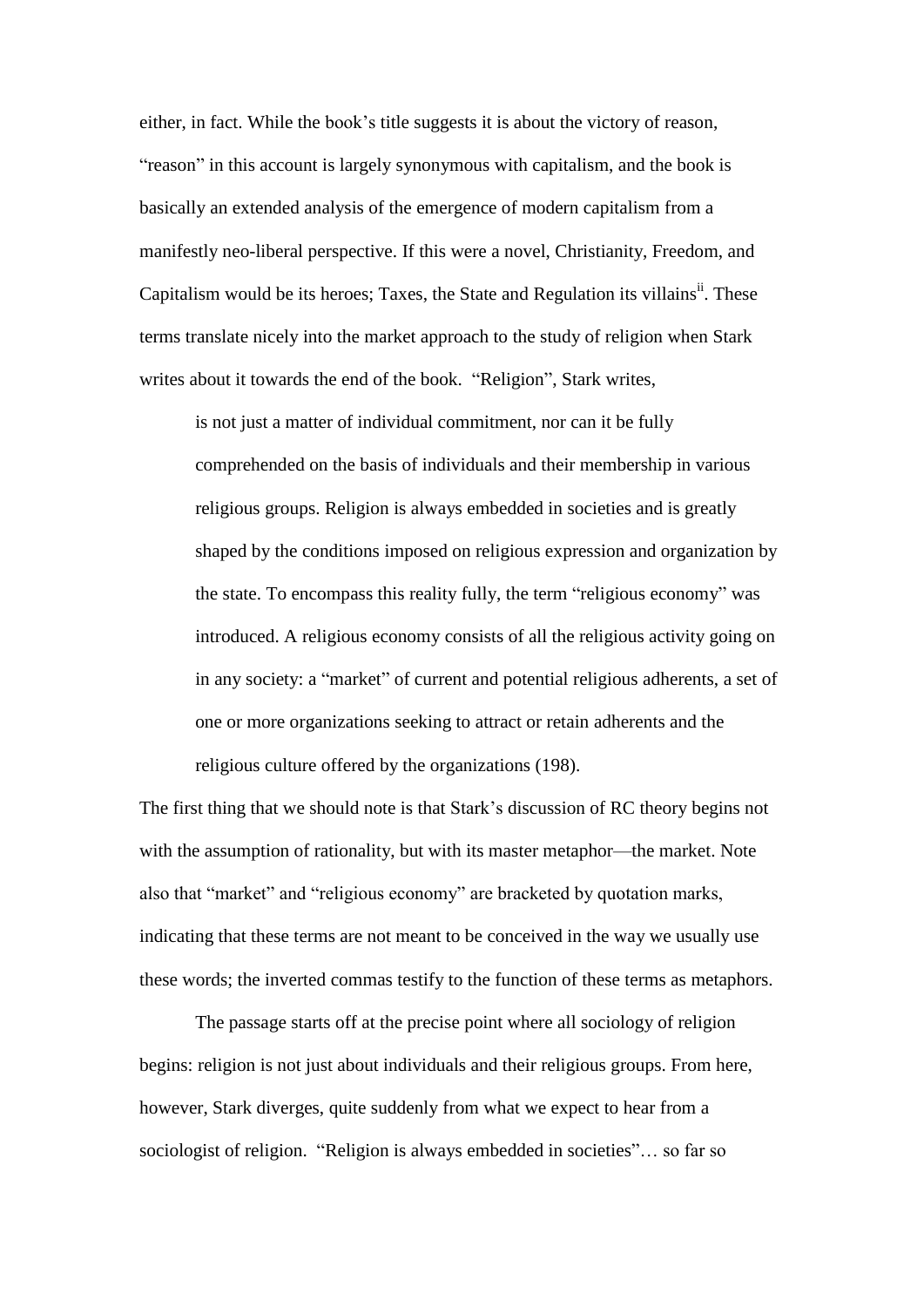good… "and is greatly shaped by the conditions imposed on religious expression and organization by the state". Thus, we have individuals, groups, the state and the market. Religion is "embedded in societies", but it is "greatly shaped by" the state and the regulations it imposes on religion. "Society", in the classical sociological sense, is absent or at least largely irrelevant—everything will be subsumed into individuals, states, and markets.

Thus, Stark continues: "To encompass this reality fully, the term 'religious economy' was introduced" (198). The religious "economy" is thus the whole with which the sociologist of religion should be concerned, encompassing individuals (consumers), producers (firms) of religion (product), all regulated and taxed by the state. It is here that we find "all the religious activity going on in any society". In this description, "society" figures as no more than the space between borders, over which a particular state has jurisdiction, and within which we find a religious market.

Market equilibrium (McClosky's apple in a bowl) has been a central notion in liberal and neo-liberal economics, and it plays a role here, too. Stark argues:

Because individual religious tastes always vary considerably within any society, and because no single "firm" can offer both an intense and a lax religious "product," if left to its own devices the *normal* condition of any religious economy would be *pluralism*, wherein a set of distinctively different religious firms appeal to various market segments…

While preferences may be assumed to be stable, consumers have tastes that differ from one another. Fair enough. Firms cannot offer both lax and intense religious products; if we leave aside firms with strict monastic orders (or other forms of virtuosity) but which make limited demands on the laity, this may be reasonable (even if such "firms" have been historically very common, cf. Riesebrodt, 2009). The result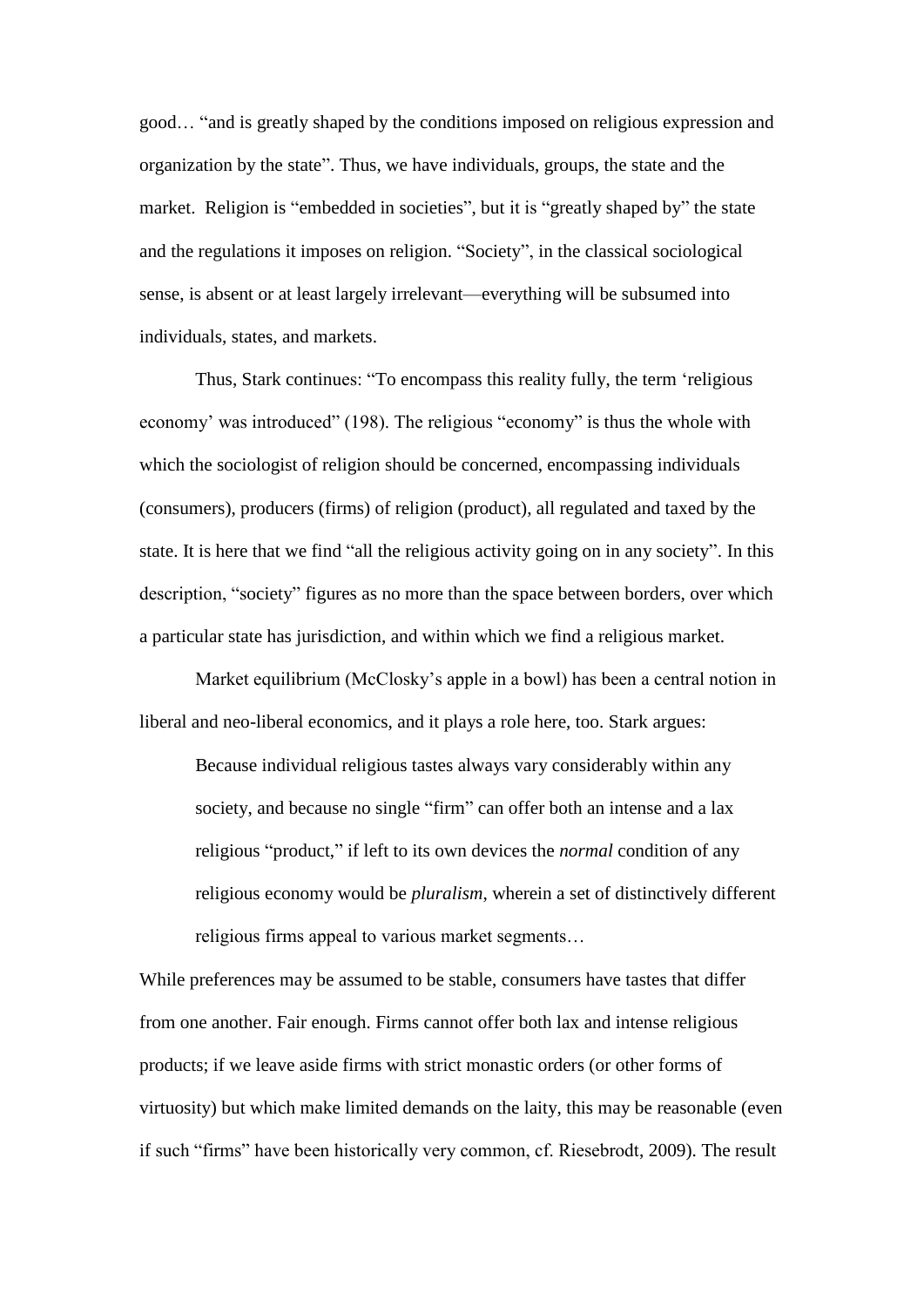of this is the "*normal*" condition of the market, which is pluralistic. Even as I am quite sure that I know what "normal" means, I can compare this to the entry in The Concise Oxford English Dictionary which sits on my desk: "normal adj. 1: conforming to a standard; typical or expected". The other listed meanings derive from geometry, geology or chemistry, and seem far removed from our concerns here.

Stark continues:

But because it requires a high level of religious freedom, *the normal religious economy has not been typical*, at least not within the confines of monotheism. Instead, religious economies usually have been distorted by state regulations that either impose a monopoly firm, or constrain the market by subsidizing a state church and making it difficult for other religious groups to compete (2005: 199 *emphasis added*).

As it turns out, the *OED* notwithstanding, normal "conforms to a standard", but is not "typical". This being the case, the question that we need to ask ourselves is "which standard?" or perhaps better, "whose standard?" This is a theoretical ideal, like the neo-liberal utopian fiction of an "undistorted" market, which has never existed historically, except in the imaginations of Adam Smith, Milton Freedman and their followers. The standard that "normal" refers to can be derived from "norms", and here, like in all neo-liberal fictions, there is a moral to this story:

But religion languishes in a monopolized religious economy, not only because so many find their religious tastes unserved but because, as with commercial monopolies, monopoly religious firms become lazy and inefficient. In contrast, religion thrives in a free market, where many religious groups vie for followers and those firms lacking energy or appeal fall by the wayside. By now there is a very large research literature that supports these conclusions…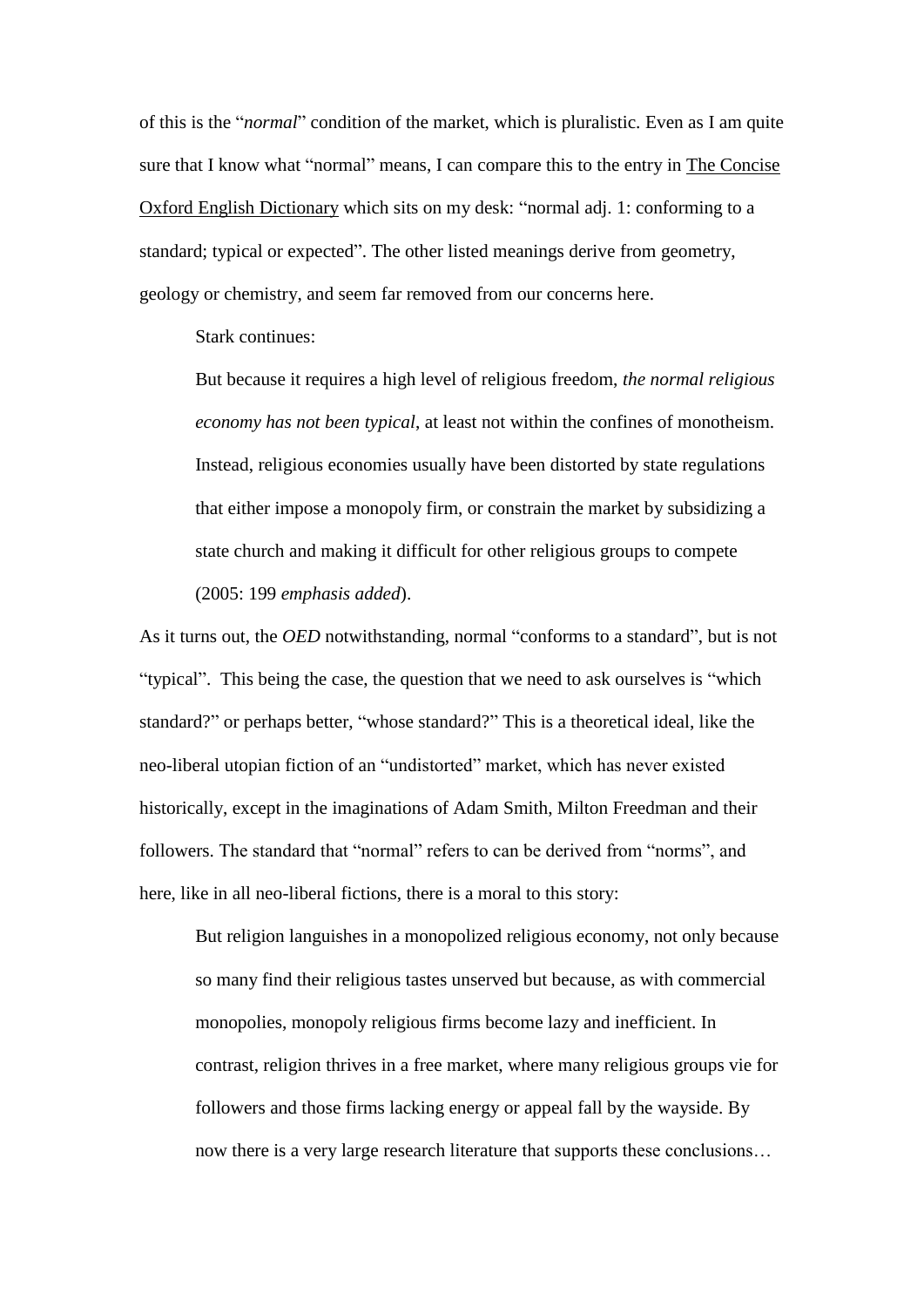Like in the other kind of economy, customers are best "served" by an energetic, pluralistic economy, which only happens under conditions of limited state regulations. Over the past 30 years it has slowly become person-on-the-street-common-sense that monopolies of any kind make people "lazy" and "inefficient" (*nota bene* the implied morality here). "Guess what?" asks Stark. This is also true of religious economies. So, if you want everyone to find their "religious tastes" served, and don't want to have "lazy" and "inefficient" religion, then a constitutional First Amendment is essential. The American religious economy is thus "normal", but atypical; the typical religious economy is abnormal. Twenty years ago, John Simpson suggested that the RC theory of religion is "gloriously American" (1990: 370); this still rings true, now more than ever.

## **The Rational Consumer as a Subsidiary Metaphor**

Despite the fact that the rational actor is typically specified as the first axiom of all RC theorizing about religion, this is premised on a metaphor (the consumer weighing costs and rewards) that is subsidiary to the God metaphor: the market. This is relatively easy to establish: Stark's discussion of religious markets (as above) contains no reference to the first proposition of rational choice theorizing about religion. In other words, it is possible to give a perfectly coherent account of religious markets without any reference to rational actors as a foundational proposition (see also Stark and Finke, 2003).

If the actor is always a consumer, and only secondarily a "rational" consumer, then we can ask why it is that the consumer is configured as a "rational consumer" and what that means. Perhaps the most important factor is that the priority of the market metaphor, the supply-side seems to demand it: if the actor becomes anything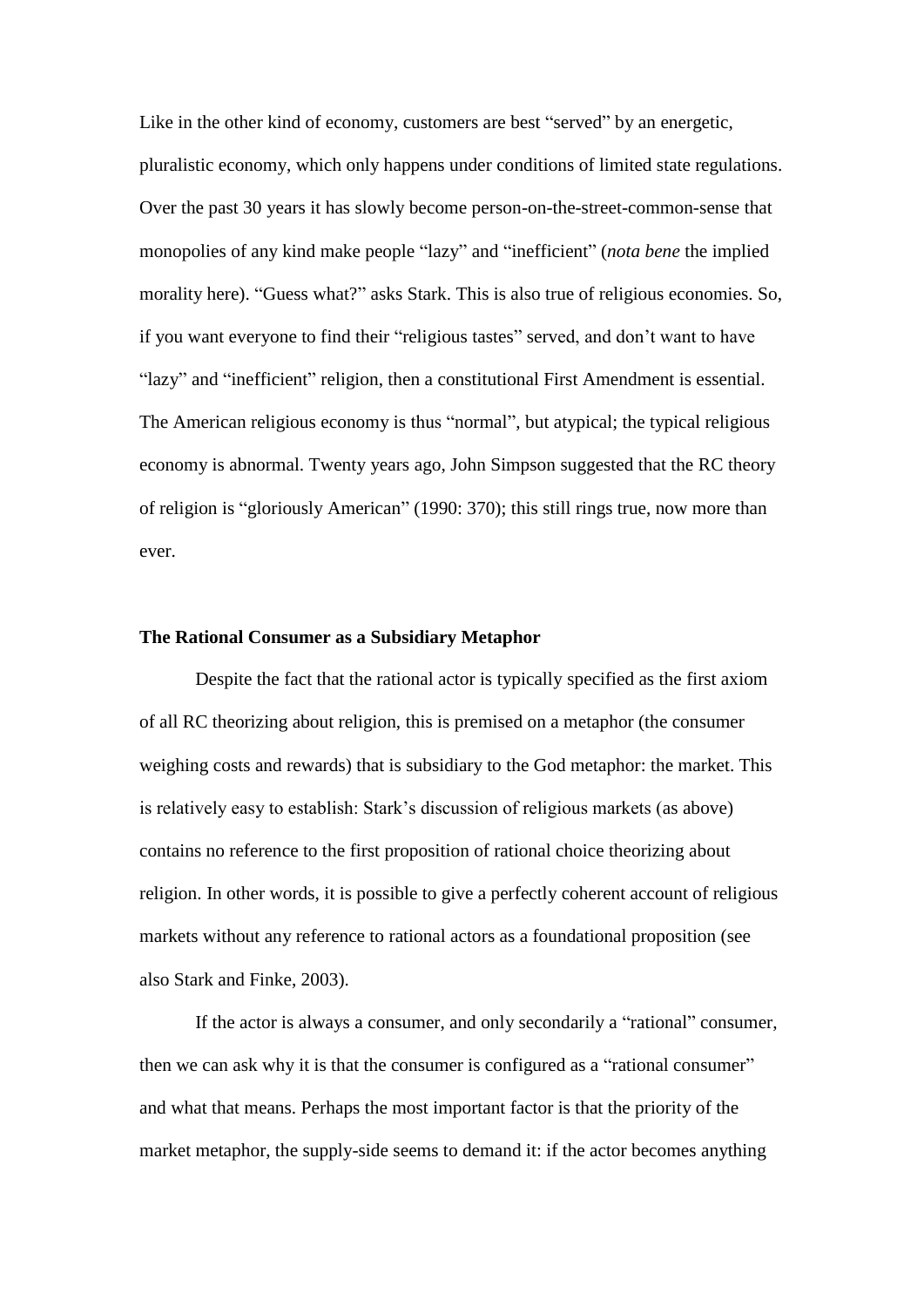other than an under-socialized rational actor, then we might look elsewhere than to changes in supply for our explanation. As Talcott Parsons noted more than six decades ago ([1940] 1954), the liberal economists' idea of the rational actor was

not the result of intensive technical economic observation and analysis in the sense in which the theory of value and of distribution have been, but of finding a plausible formula for filling a logical gap in the closure of a system. This gap had to be filled if a certain order of broad generalization were to be upheld (51).

Iannaccone, for one, acknowledges this explicitly: the rational actor assumption may or may not be true, but it is a useful and productive assumption for "building… formal models" ((1992: 124) read "the explication of the root metaphor").

Of course it is possible to work with other conceptions of the consumer, but the models will inevitably be more complex and lack the simplicity that is the preferential option of economists (Iannaccone, 1995). Discussing precisely this kind of model, Pierre Bourdieu writes: "[o]ne can say that gymnastics is geometry so long as this is not taken to mean that the gymnast is a geometer" (1990a: 93). However, you end up with a much simpler theory, much removed from the messy complexities of empirical life, by assuming that the gymnast is a geometer.

There is by now an extensive literature which offers critical theoretical appraisals of the rationality assumption in RC theorizing, and in RC theorizing about religion in particular<sup>iii</sup>. This may be why Rodney Stark and Roger Finke are keen to disavow their membership in the RC club. I do not think it likely that many sociologists of religion will believe them—and some of us might well wonder whether they are being disingenuous—when they write: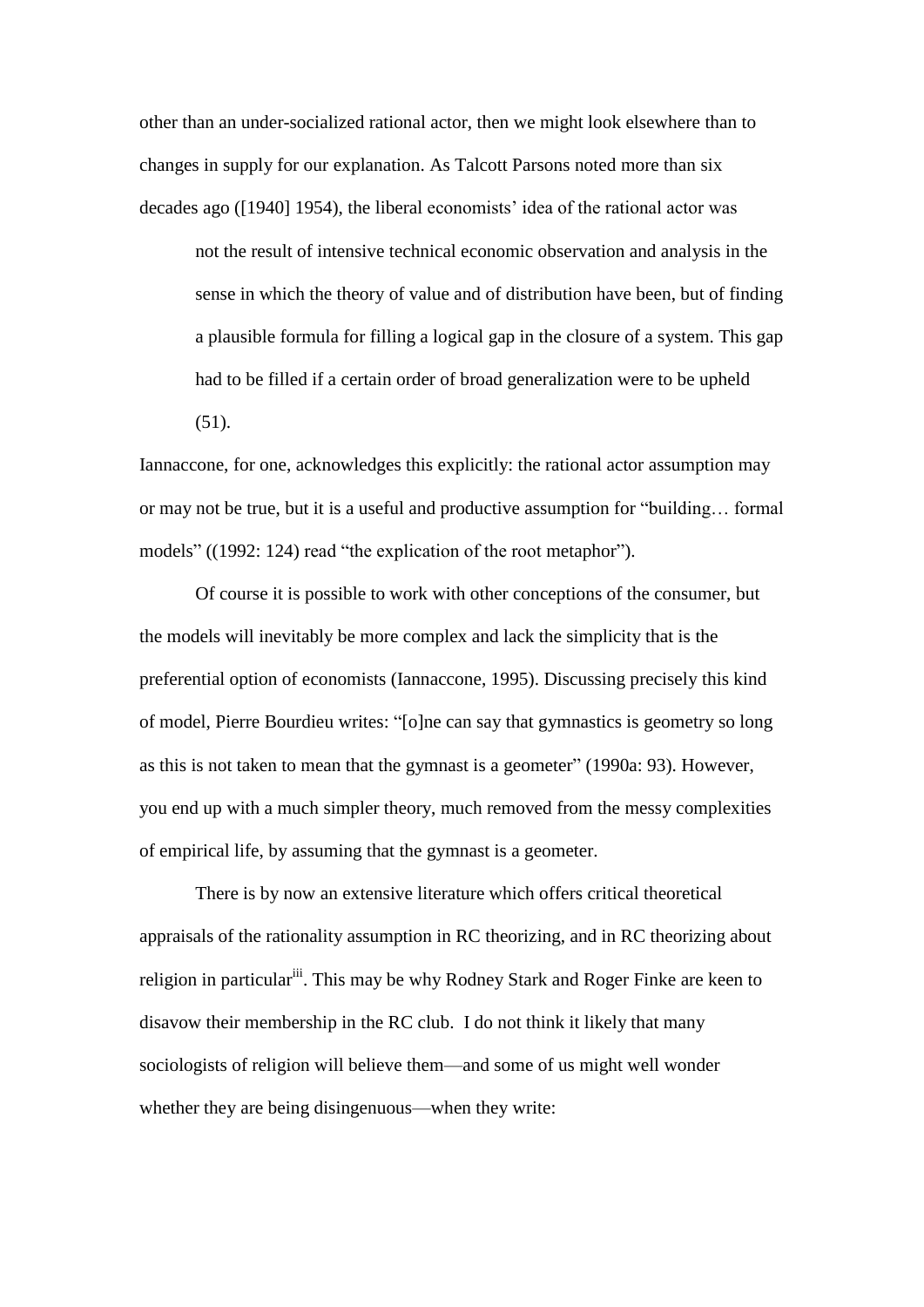…in constructing theories of many aspects of religion, we ourselves have rarely mentioned rationality. Consequently, we object to being identified as "Rational Choice Theorists", as if we were initiates of some theoretical "sect" of crypto-economists unable to deal with the subtleties of religious realities (2000: 41).

This passage occurs at the end of a chapter in which there are 33 references to "rational" (including "irrational" and "rationality") and a further 5 to "reason" (including reasonable and reasoning). Unlike the other critiques of rationality in RC theorizing, I am not primarily concerned with the theoretical logic or empirical adequacy of the concept of rationality they employ, but rather with the rhetoric of rationality: how do Stark and Finke construct the notion of rationality in their text, and persuade the reader by means of this construction that their account of the world is plausible, or even compelling.

There are two basic concepts of "rational" to be found in *Acts of Faith* (2000); part of the force of Stark and Finke's argument comes from the way they suture them together as a subsidiary component of the market metaphor. This double conception of "rational" gives their theory considerable resistance against critique because it makes their theory a moving target, slipping from one sense of "rational" to another as a means of evading its critics. Since the first of the two senses is much more plausible than the other, by joining them together, the authors provide more legitimacy for the second than readers might otherwise allow.

The first conception of "rational" (hereafter, Rationality A) is a simple contrast to "irrational" in the sense Stark and Finke caricature as the "old paradigm" assumption about religion. According to Stark and Finke, the old paradigm writers, which includes on their reading, most of the classical social theorists argued that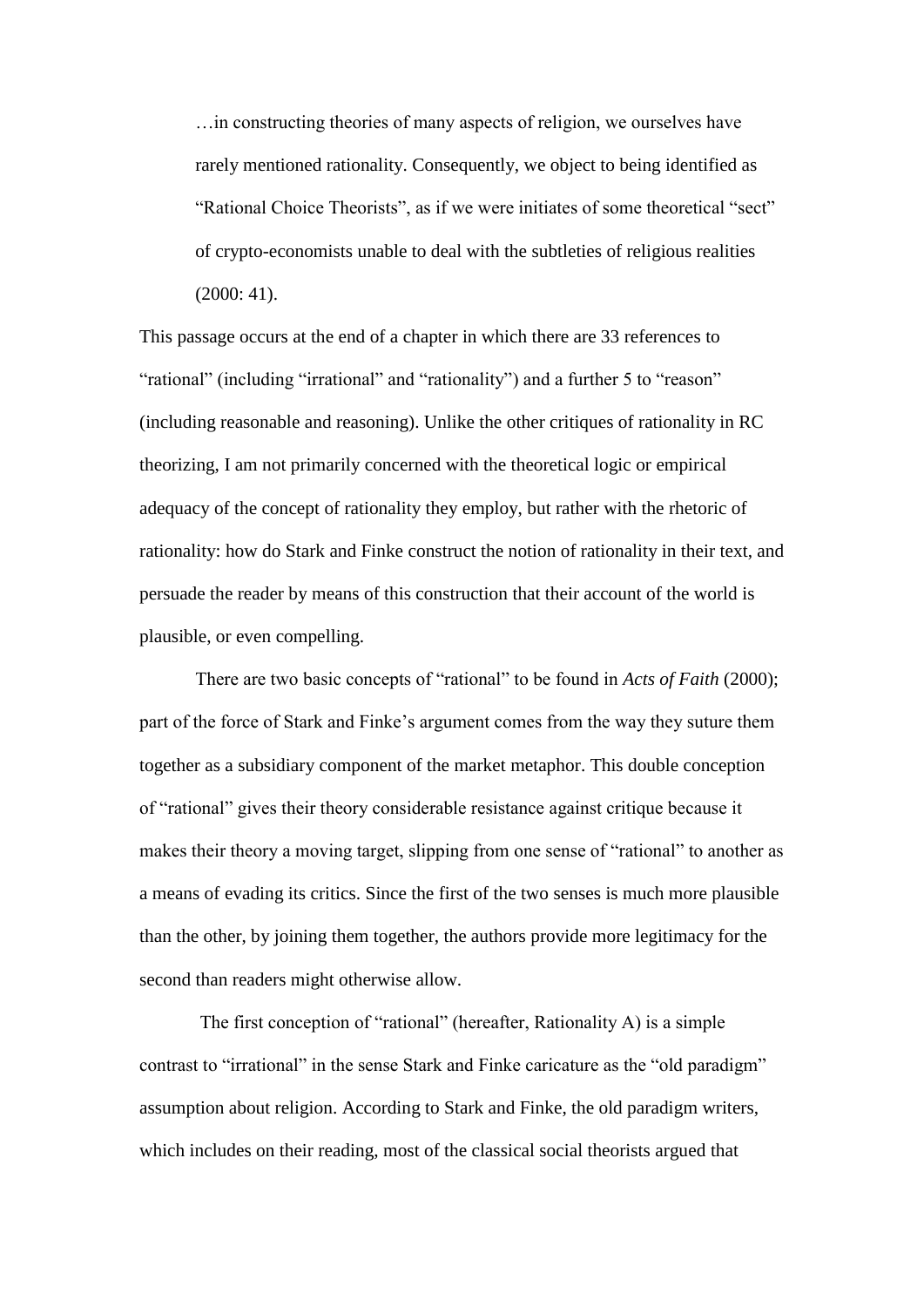"religion…impedes rational thought" (28); put in opposite terms, according to Stark and Finke, most of the classical sociologists argued that "religion is irrational"(28). In contrast to this, they suggest that religious believers are knowledgeable about their social world, have generally coherent reasons for what they do, and are not insane or delusional. This last point seems to be of particular importance to Stark and Finke: religion, they argue, is not a psychopathology (2000: 31-2 and 45-6), quite effectively opposing a position that has in any case long fallen out of favour, at least among the sociologists of religion who constitute the primary audience for this book<sup>iv</sup>. They argue that religious people are reasonable in the same sense that we could describe anyone else. Thus, they suggest, their argument about rationality is in keeping with the basic assumptions of most social science. We could quibble about the details, but the basic case seems a reasonable case for reasonableness: there is no particular reason to treat religious actors in fundamentally different ways than non-religious actors; in both cases, we can assume they have reasons for what they do and aren't certifiably mad.

Stark and Finke are keen to distance themselves from the "sect" of "cryptoeconomists" (though they are never clear about who they would describe in such terms), and they draw some distinctions between their conception of rationality and that of "Rational Choice Theorists", which I will call "Rationality B". On Stark and Finke's account, some

advocates of "Rational Choice Theory", especially economists, limit their definition of rationality to the elegantly simple proposition that humans attempt to maximize—to gain the most at the least cost (see Becker 1975; 1996; Iannaccone 1995). One of the greatest virtues of this version is that it lends itself so well to inclusion in mathematical models, but that virtue may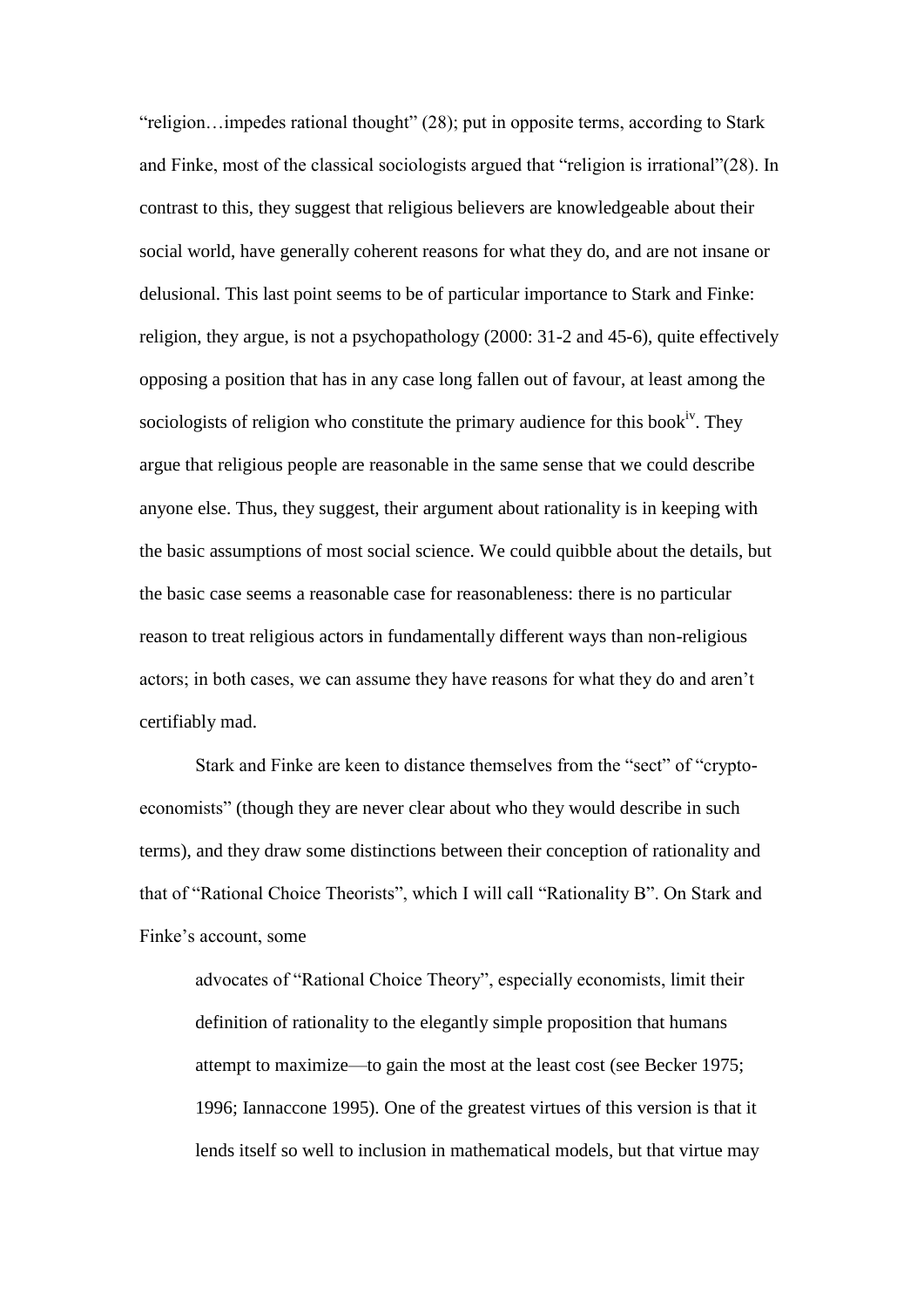also be one of its primary shortcomings, for in their daily lives, humans tend to fall well short of its fulfillment. Of course, being sophisticated theorists, economists fully acknowledge human frailties such as "imperfect memories," "erroneous calculations", "and "drugs" (Becker, 1996: 22). But even if these qualifiers are made explicit, the principle of maximization strikes us as too precise (2000: 36-7).

So, in Rationality B, humans attempt to maximize, although such maximization will not be perfect due to certain distortions. The principle of maximization is thus an ideal, but it has nothing to say about the *ends* of such action.

To sum up the two kinds of rationality we have talked about in Stark and Finke's text:

Rationality A= reasonable, having reasons for doing what they do, sane.

Rationality B= utility maximizing.

How then, do Stark and Finke conceptualise rationality? For them, "rational" is a softer form of Rationality B, which embodies the basic assumption of Rationality A. Thus, they define the "principle of human rationality" as:

*Within the limits of their information and understanding, restricted by available options, guided by their preferences and tastes, humans attempt to make rational choices* (38)*.*

Further down the same page, they further clarify the last part of that principle in the following way:

[T]he phrase that "humans attempt to make rational choices" means that *they will attempt to follow the dictates of reason in an effort to achieve their goals* (38)*.*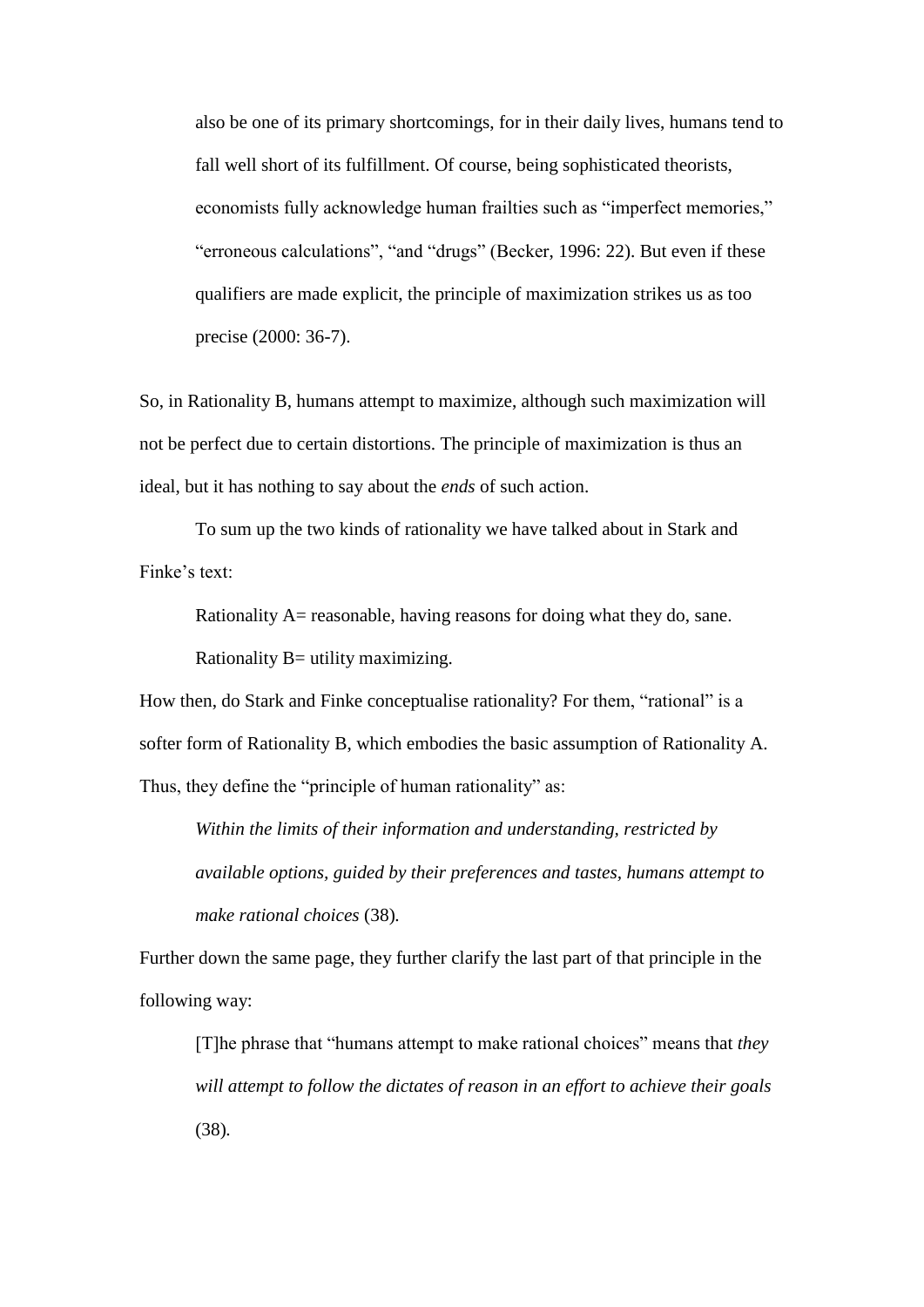This principle of rationality thus means that people will *try to behave* in a way that is rational in their attempt to achieve their goals, even if their behaviour does not always meet the requirements put to them by the "dictates of reason". What are these "dictates of reason"? This is clarified in the following sentence: reasonable people "make some effort to maximize the net of rewards over costs" (38). Stark and Finke's conception of rationality thus bears a strikingly resemblance to that of Rationality B, or perhaps it is rationality B that has taken the long-route through rationality A.

Let us leave aside the tautology of using "reason" and "rational" to define the principle of rationality. What Stark and Finke are doing here is to bridge the gap between two very different notions of rationality—to make rationality as maximization (Rationality B) more reasonable, and to make rationality as reasonableness (Rationality A) more exact. By merging these otherwise distinct notions of rationality, Stark and Finke associate the reasonableness of Rationality A with the calculations of Rationality B: sane people, they suggest, "attempt to maximize the net of rewards over costs" (38).

Does the double-entry book-keeping of Rationality B imply a reasonable (sane) actor? Does the sane actor of Rationality A imply someone who calculates costs and benefits? Stark and Finke's answers to both of these questions is in the affirmative. Several counter-examples, however, should make us suspicious of their reasoning at this point.

Examples abound of people who we would by no means consider reasonable people (Rationality A) making highly strategic instrumental rational calculations. Few people would claim that Hitler or Stalin were rational people in the terms of reference for Rationality A (which on Stark and Finke's (2000) terms excludes any form of psychopathology). Yet both were able to use highly rational calculations of cost and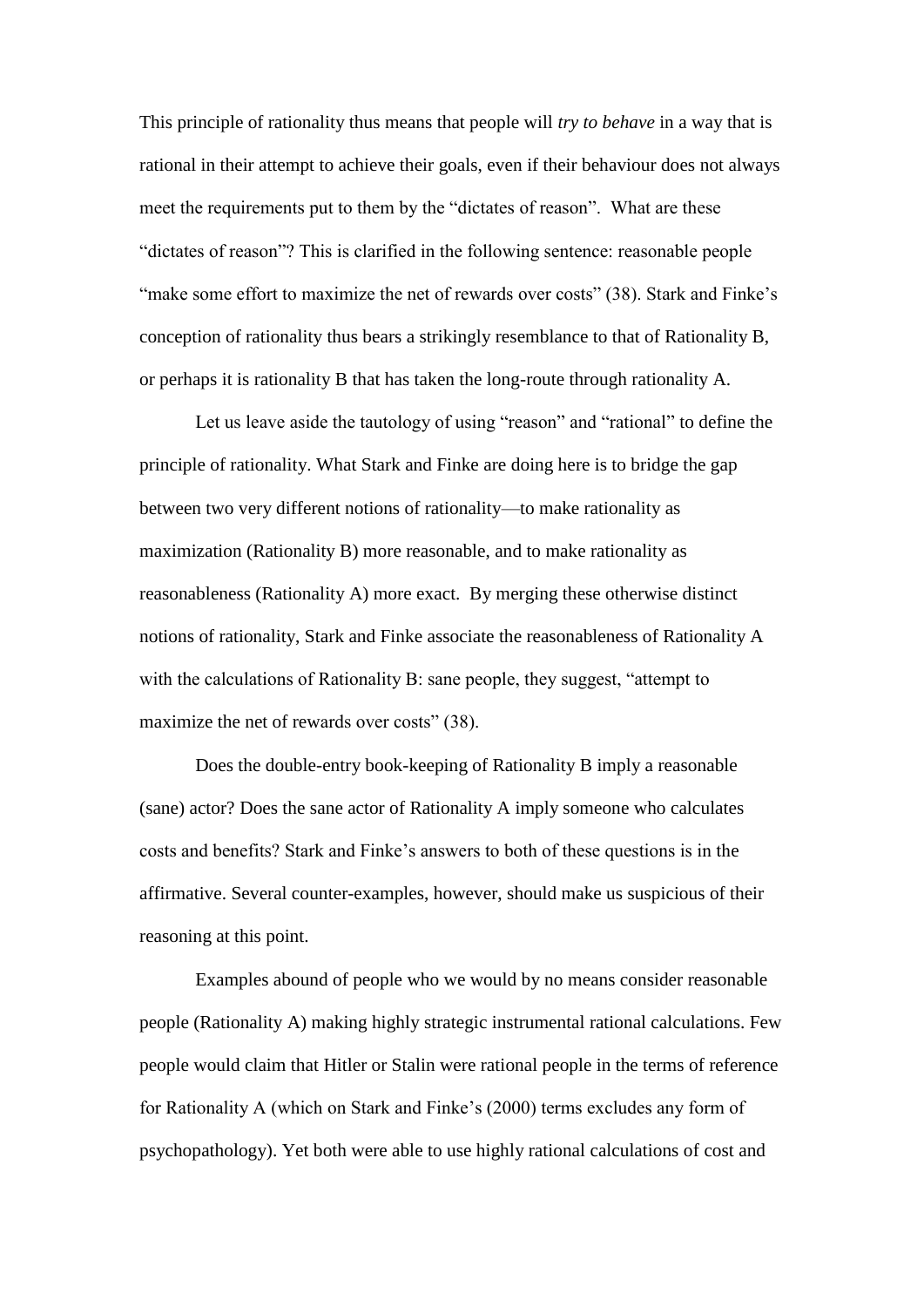benefit to achieve their goals. Their goals, however, betray them for the arch-types of madmen that they were. One can also take much less extreme examples to make the same point. Neither Howard Hughes the aeronautical entrepreneur, nor John Nash, the game theorists, could be easily characterized as entirely sane individuals (Rationality A), and yet both showed highly developed capacities for the calculation of cost and benefit to the point of genius. Rationality B does not require or imply Rationality  $A<sup>v</sup>$ .

What about the opposite question? Are reasonable (sane) people necessarily calculating? Stark and Finke "soften and expand" (Stark and Finke 2000: 27) the notion of rationality in order to deal with the suggestion that reasonable people (Rationality A) do not always act in their own best interest (Rationality B). This is where they claim to have produced a different conception of rationality from that of the "crypto-economists". However, this simply creates new problems. Stark and Finke argue that acts which seem "unselfish" (i.e. people who risk their own lives to save others) or persons whose characters seem to be defined in the same way (i.e. Mother Theresa) only violate "the principle of rationality if only if we adopt a very narrow, materialistic and egocentric definition of rewards and ignore the immense variety of preferences and tastes" (39). By an "Act of Faith", altruism no longer exists: their formula "leaves no leeway for altruism" (39):

To call [such an act as parents risking their lives to save a child] altruism, and to place it in opposition to rationality is to reduce noble behaviour to crazy, irrational action. In fact the "selfish" premise of rationality is humanistic in the fullest sense (39).

Thus, Rationality B is implied by Rationality A only by virtue of the way that Stark and Finke define rational actors. Although they hope to deal with this problem by a "softer and more expansive" conception of rationality, they simply reproduce the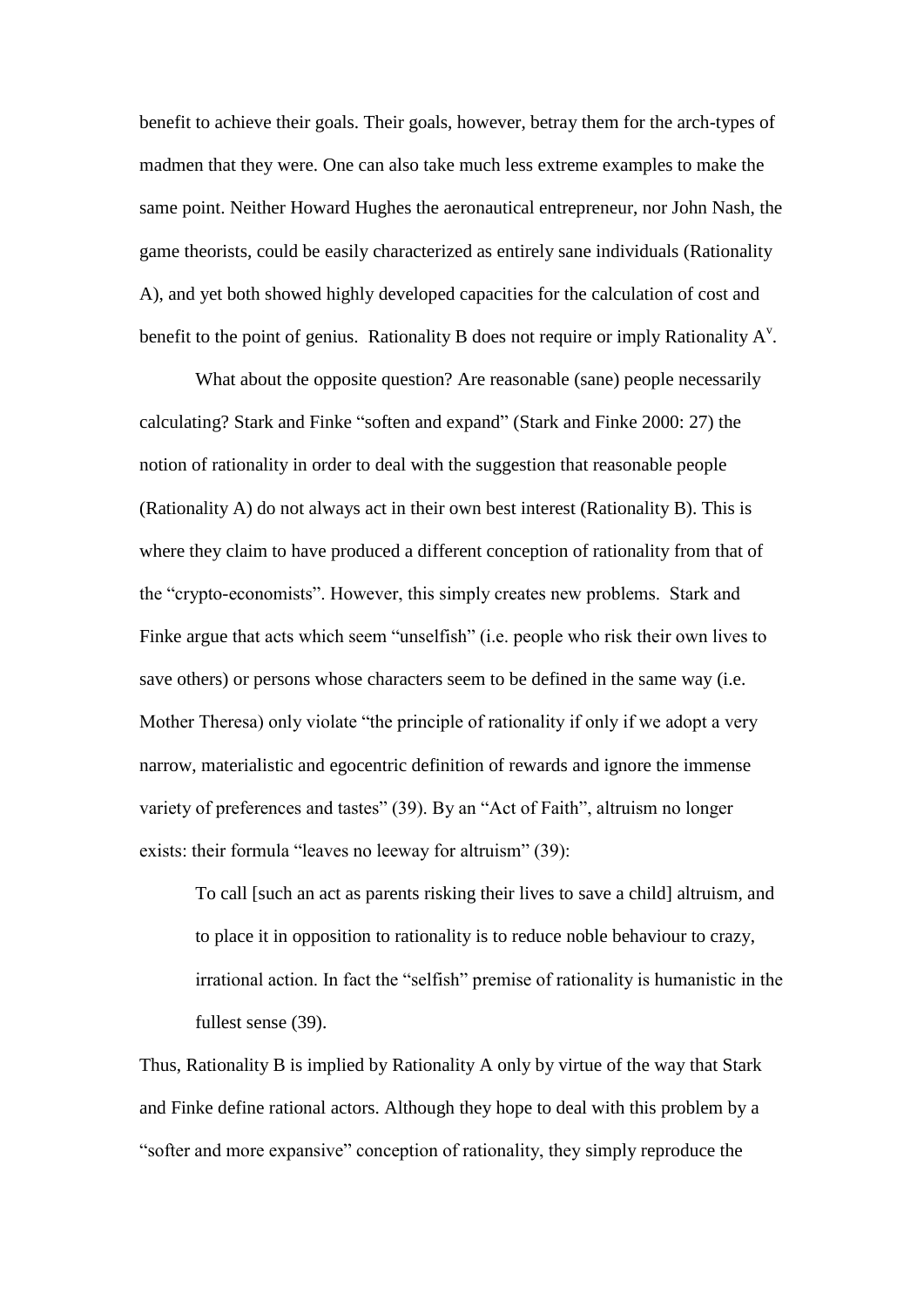problem in a softer and more expansive way, like a new pair of trousers after the holidays. True, the picture we get is no longer a society comprised of accountants (with varying degrees of skill). But this soft expansion further contributes to what philosophers refer to as the "fallacy of the suppressed correlative" (Jerolmack and Porpora, 2004). Students of Rhetoric would simply say that if everything is "rational", then rational means nothing, because it has become impossible for us to conceive of actors behaving "irrationally". While Stark and Finke admit that not all behaviour is rational, they define all possible examples of behaviour that does not seem to fit within its bounds as nonetheless rational. While they admit to irrationality in theory, in practice they simply do not allow it.

#### **The Consequences of Thinking Metaphorically, About the Market, For Instance**

Richard Harvey Brown argues that attentiveness to metaphor is necessary for "*self-* awareness in the construction of sociological reports and the making of sociological theory" (Brown, 1977: 78). There are, it seems to me, several important concrete benefits to thinking about the market metaphor for religion *as metaphor*; I will discuss several inter-related sets of questions briefly and by way of conclusion; these are, of course, only suggestions for further research that are facilitated by the rhetorical and ideological analysis of market metaphors as I have presented them here.

At the beginning of the Twenty-First Century it no longer seems quite so contradictory to talk about a "religious economy" as it would have previously. Once we can recognize that "the religious economy" is a metaphor that draws into comparison two non-identical phenomena, we can begin to ask why it is that these two things have become sufficiently similar that the metaphor works. While thinking in purely literal terms about the "religious economy" rules out this historicising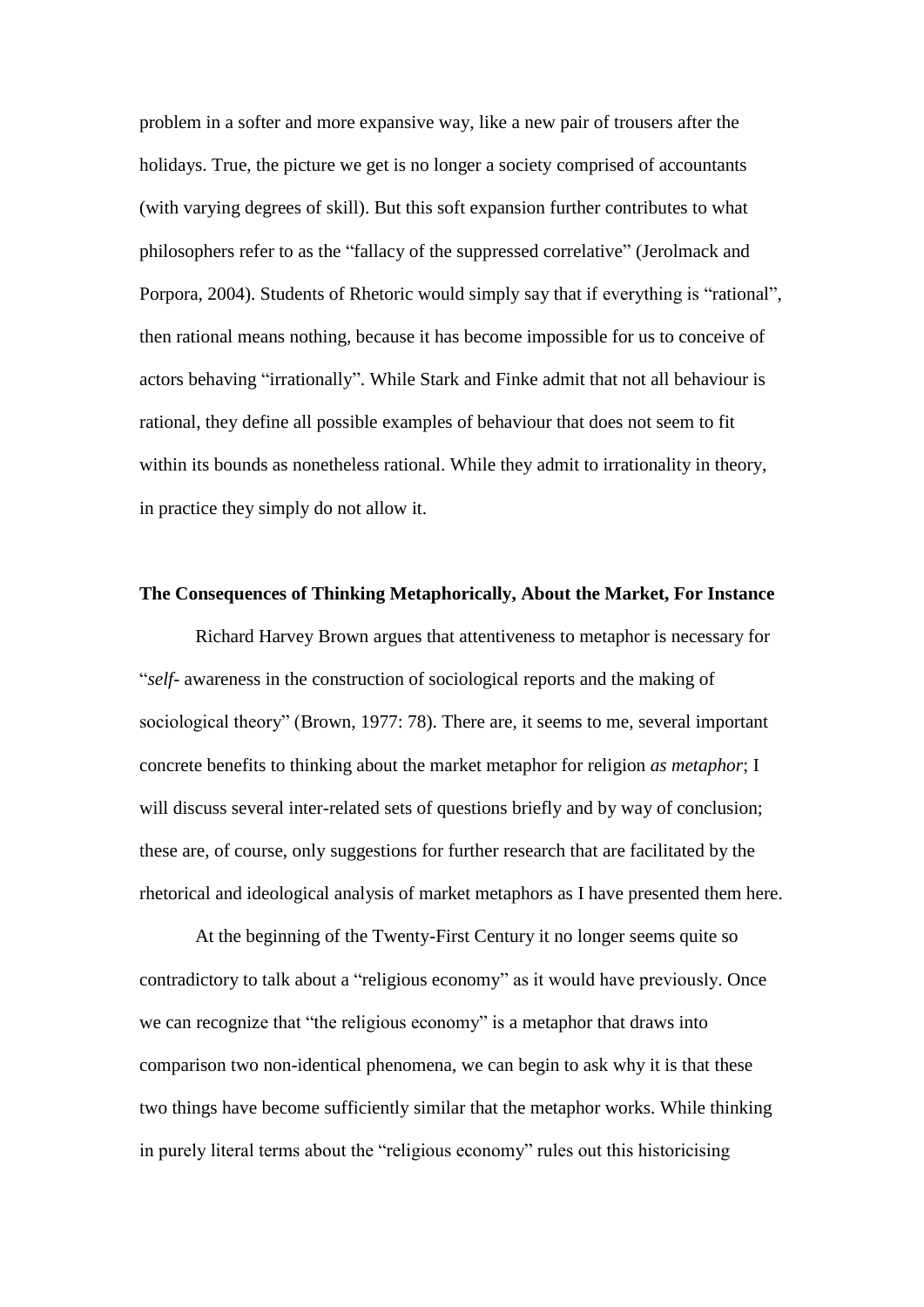question altogether, facing up to the rational choice metaphor—as a metaphor enables us to ask about this change.

Two decades ago Roland Robertson (1992) asked us to consider to the degree to which religion has been re-shaped by a market logic, but so far progress towards answering his question has been limited. In response to the rational choice theorists, he had proposed that we ask: why it is that the rhetoric of the religious market now seems persuasive, and even common-sense? What accounts for the current vitality of the RC approach? Why is it that the market term configured the way that it is by RC theorists? I have begun to address these questions here, in terms of the ideological backdrop of RC theorising about religion, though much work remains to be done. For example, there are many open questions about the degree to which religion has become marketized (Carrette and King, 2005). It is equally worth asking if there been a corresponding "spiritualisation" of the market? (For suggestive beginnings to addressing this question, see Roberts, 2002; Lash 2010).

I have already suggested that the RC approach to the sociology of religion has an overly simplistic and even pre-sociological conception of the consumer. RC theorists have imported the assumptions and models of the economists *in toto* without even taking into account the long and noble history of critiques to which these assumptions have been subjected; they write as if Weber, Simmel, Marx and Durkheim (not to mention Hegel, Horkheimer, Mauss, Elias, Braudel or Polanyi) never did. This, I suspect is the real reason for Stark's jeremiad against "Ancestor Worship"— his term for taking the classics of sociology seriously (Stark, 2004). When the whole history of sociological theory has had the defence of the social against its reduction to the economic as one of its dominant themes, it is not surprising that Stark is looking to provide an incantation that will keep them away; otherwise,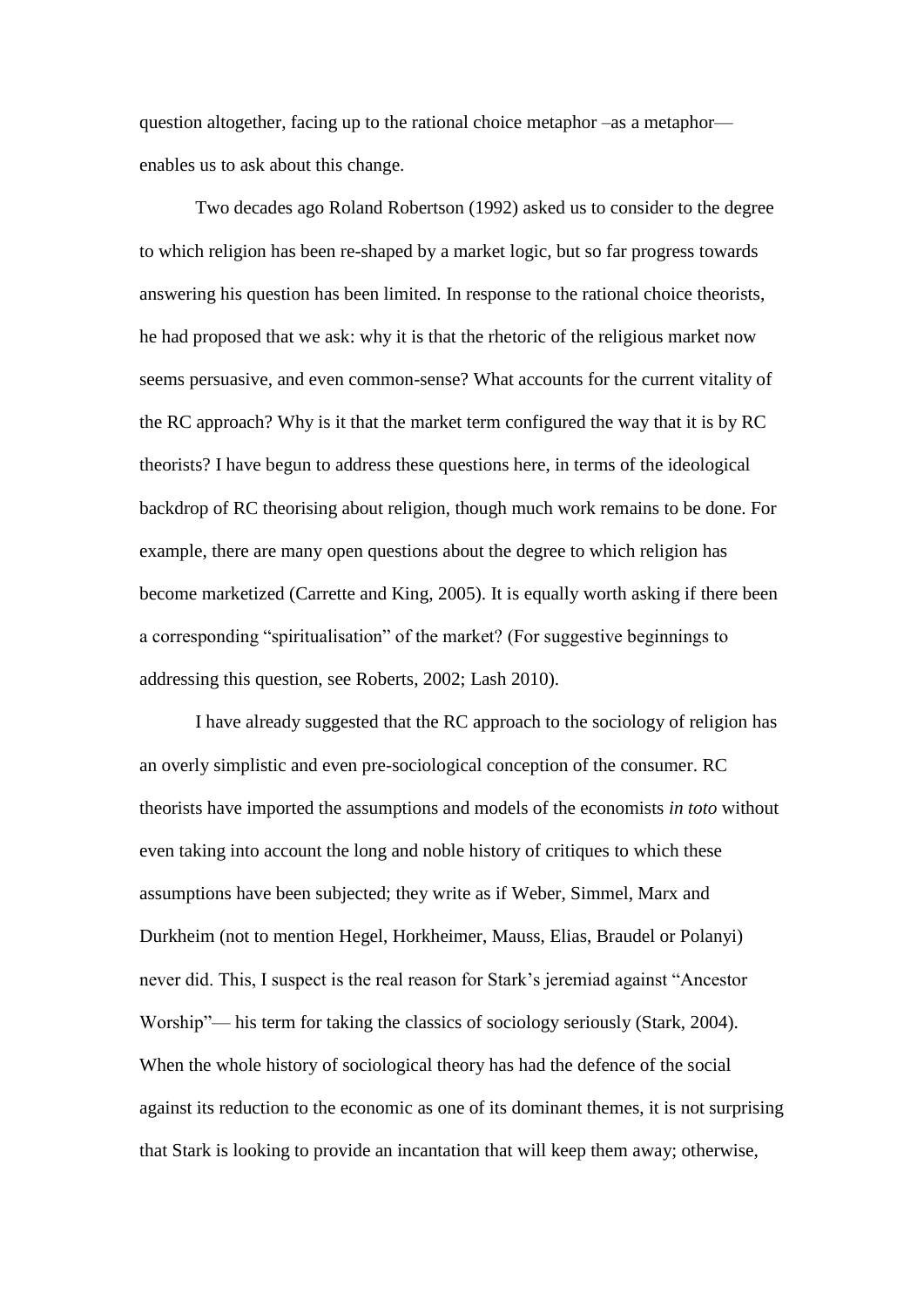the ghosts of sociological thought will keep returning to question his apriori economic assumptions.

The rational actor is the logical extension of a very particular view of the market—one largely promoted by Chicago School neo-liberals, a logical stop-gap (Parsons, 1950) to shore up a particular conception of the market. Other visions of the consumer have been developed by historians, anthropologists, and by sociologists. Given recent developments in the sociological theory and empirical research on consumption $v<sup>i</sup>$ , the cross-fertilization of the market metaphor in sociology of religion and the sociology of consumption seems an extremely promising direction for future research<sup>vii</sup>. An engagement with these literatures would facilitate more empirical research on *how* religion and consumption are connected, rather than simply assuming that religion is simply a kind of consumption that stems from "human nature". At the very least, the effort of studying sociologically how consumers of religious "goods" make their decisions could at least spare us from simply making un-sociological *assumptions* about how consumers think, feel, and behave.

Quoting Max Black, McClosky (1998) writes of metaphor as a device for bringing "two separate domains into cognitive and emotional relation by using language directly appropriate to the one as a lens for seeing the other"(42) refrigerators as a means of understanding children. But because metaphor compares two things, does this not encourage us and enable us also to ask the questions that the metaphor poses in the opposite direction as well? If refrigerators help us to understand children, how do children help us to understand refrigerators? The stereoscopic logic of the metaphor, especially to the dialectical mind, demands that we ask this second question. Here, I suspect, is another reason that RC theorists often resist understanding the market as metaphor. If we can understand some aspects of religion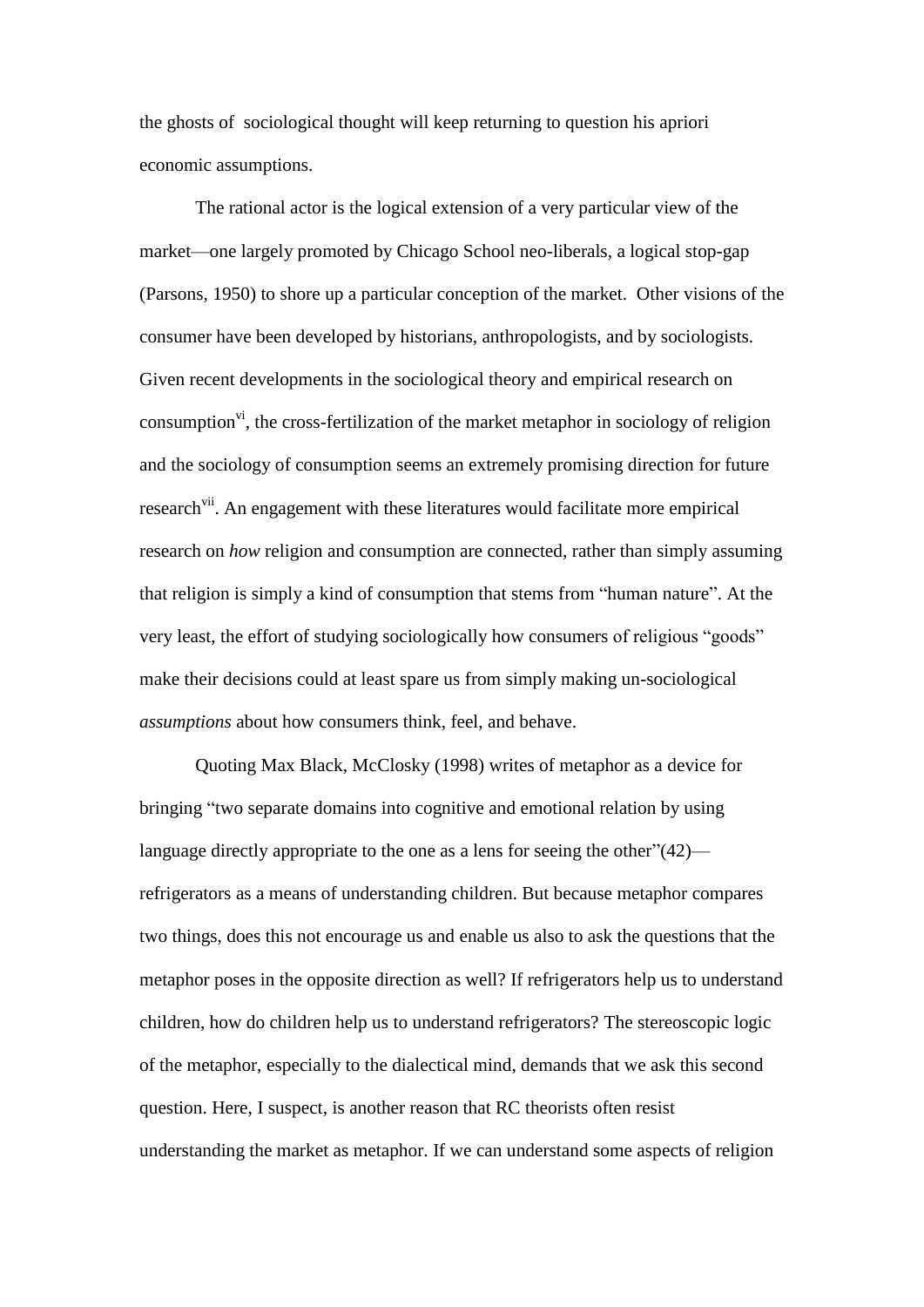by comparison to the market, can we not understand the market (and the terms that the economists use for the market) by means of religion? In other words, do the terms we use for comprehending religion help us to better understand the market, as well? As Richard Harvey Brown puts it: "metaphor drives its points home on a two-way street" (1977: 81).

Following Kenneth Burke's terminology, I have spoken about the market as the God metaphor for rational choice theories. This is mostly because it is the concept which organizes the whole discourse, but I have another meaning in mind, as well. As both the theologian, Harvey Cox (1999), and the economist Robert Nelson (2001) have argued neo-liberal economic language is thoroughly theological. Although Marx was partly joking when he refers to the liberal economists as the theologians of capitalism, Walter Benjamin argued with absolute seriousness that Capitalism is "an essentially religious phenomenon" (1996: 288).

If we think about how the market is commonly talked about by economists and in the business pages of the newspaper, we find that it is often talked about in terms that Jews, Christians, and Muslims speak of God. The market is not only viewed as a powerful force, but a personified entity: the market acts, reacts, punishes and rewards. The market is often seen as omniscient and omnipotent, and well on its way to becoming omnipresent: who can listen to Adam Smith's oft repeated turn of phrase about the "invisible hand", and not hear the echo of god language? When the god makes demands, who are we but to obey?

Here, I suggest, there are important, but thus-far largely forgone opportunities for critical sociologists of religion. As a discipline, we have developed a facility for thinking about how God concepts structure belief, how religious worldviews are constructed and maintained, how those beliefs enter into relation with power—in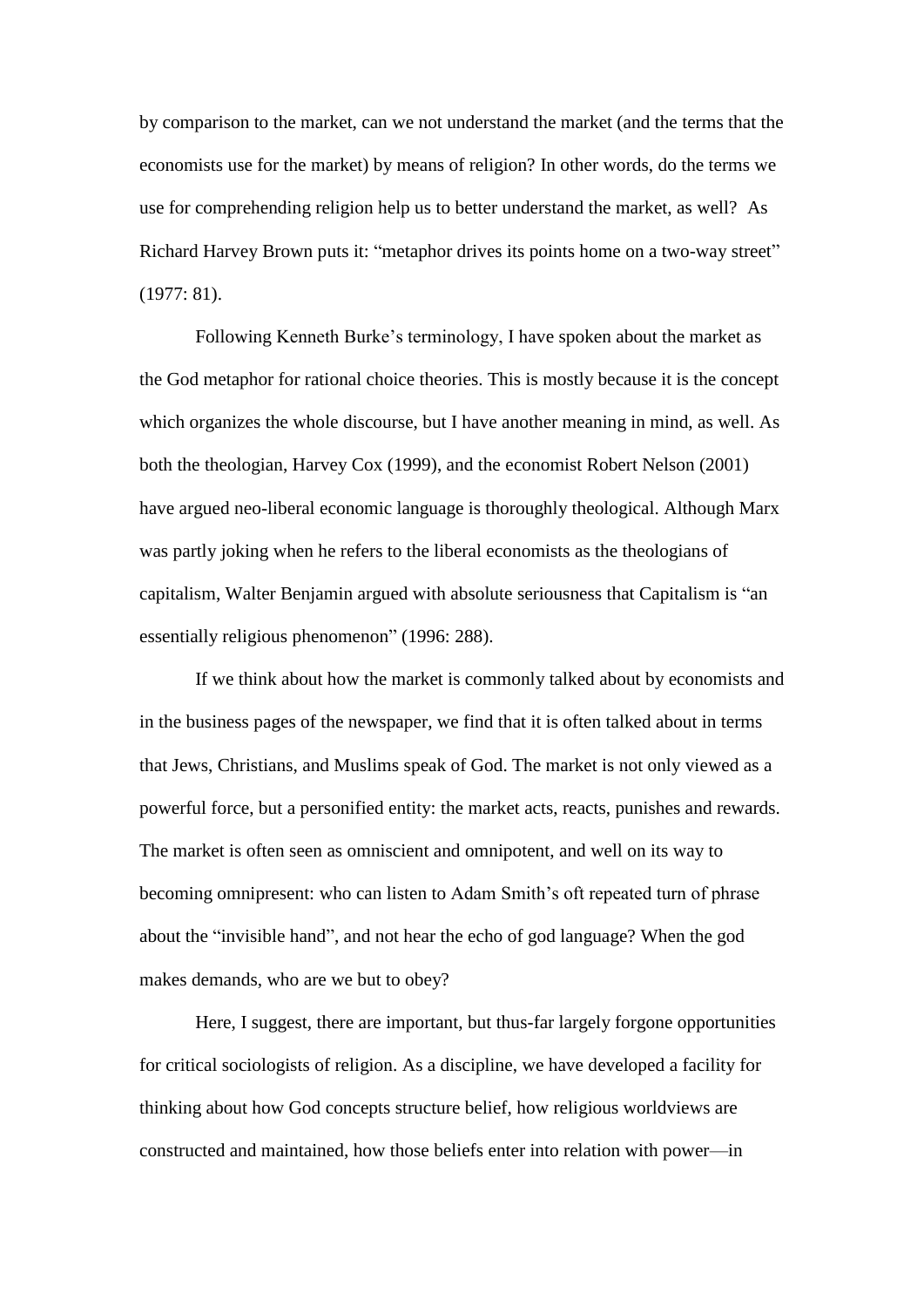other words, we have a developed set of tools and concepts that help us to understand religious ideologies. How can we apply the notions of sacred/profane, sin/guilt/debt, the promise of salvation, ritual, sacrifice, and apocalypse, for example, to re-describe the economy? How can such concepts help us to better understand the "religious" or "spiritual" dimensions of the capitalist market and its ideologies? What kind of traction can sociologists of religion gain in understanding the problems of the capitalist world economy and its ideologues by turning our own distinctive conceptual vocabulary to the analysis of the market?

These questions lie beyond the scope of this paper, but they do suggest a fruitful line of questioning to pursue. What is clear, however, is that the dead metaphors of rational choice have put up a road block on this route; the neo-liberal rhetoric of rational choice theory stands in the way. More troublesome than the intellectual implications are the political ones. Rational choice theory's literalized market metaphor naturalizes a view of human nature that makes the one-dimensional society of neo-liberal politics seem inevitable: the selfish god of rational choice theory, given the chance, will create human beings in its own image.

### **Conclusion**

For all of its scientific pretence, rational choice theory is premised on a metaphor that it is keen to deny. In this paper, I have examined the implications of the rational choice market metaphor in relation to neo-liberal ideology, and I have suggested that the popularity of rational choice thinking stems in part from its consonance with the "new common sense" neo-liberal politics has created. That the theory reflects this new socio-political reality is not surprising, that its god metaphor threatens to re-create human beings in its image is a good deal more worrying. No longer is there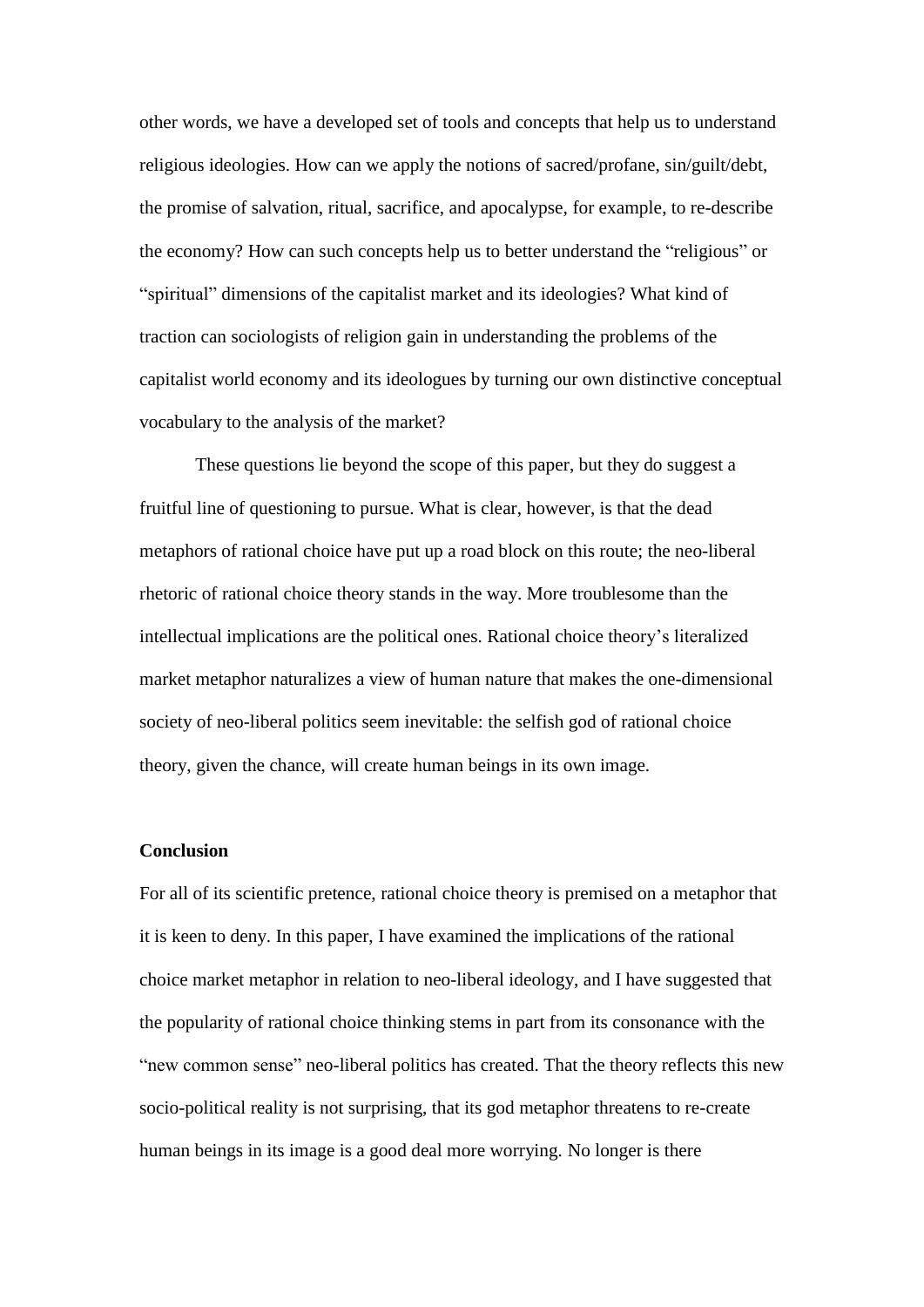theoretical scope for human action that is not calculatingly self-serving. Rational choice theory suggests that not only is the capitalist market natural, even the gods are subject to its laws. We, too, must obey.

## **Notes**

 $\overline{a}$ 

<sup>i</sup> See in particular: Alexander (1992), Crossley (2002), , Green and Shapiro (1996), Hindess 1991, Simon (1982), Tilly (1997), Bourdieu (2005), Archer and Tritter (2002), Zafirovski (2000). For the sociology of religion, see: See Brittain (2006), Bruce (2000), Bryant (2001), Chaves (1995), Demerath (1995), Goldstein (2006) Jerolmack and Porpora (2004), Spickard (1997), Sharot (2002).

ii *The Victory of Reason* (2005) is an interesting and scholarly book; it is also one that brings Stark's neo-liberal commitments wide into the open. The argument I make here is, I believe, coherent regardless of the personal views of the authors whose work I am criticising.

iii See the references in footnote i above.

iv There is admittedly a brisk trade in books on religion by writers who do promote such a view, such as Sam Harris, Richard Dawkins and Christopher Hitchens. These would not be writers that are influential among academic sociologists of religion, who find their analyses of religion ham-fisted and misleading at best. What is somewhat more surprising, given their politics (by no means progressive any of them), is that they seem to have found a following on the Left. That, however, is the topic for another paper.

 $\degree$  On this, see the very fine essay by Christopher C. Brittain (2006).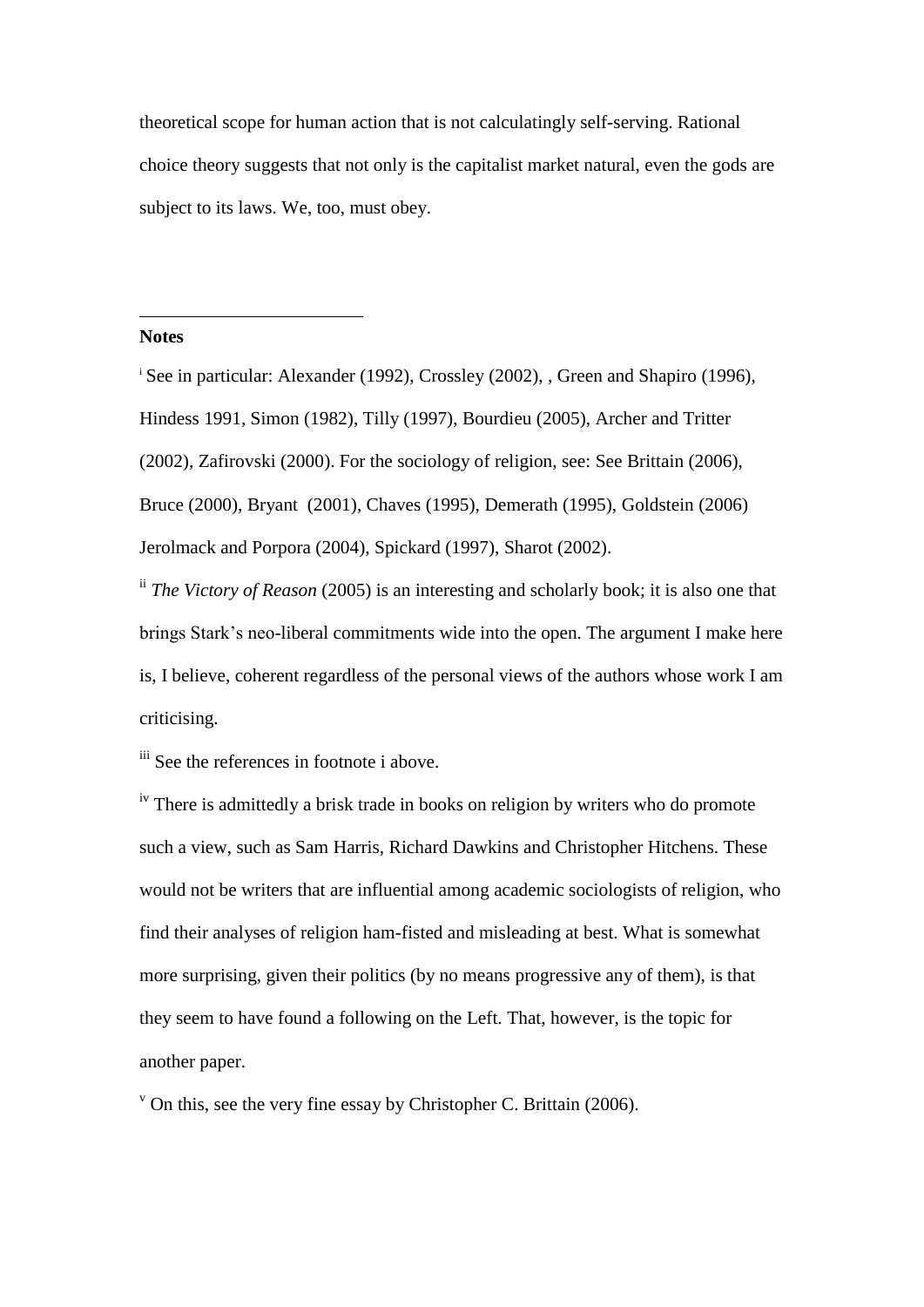$\overline{a}$ <sup>vi</sup> See, for example: Slater (1997), Baudrillard (1998), Bauman (1998), Bocock

(1993), Bourdieu (2005), Lury (1996), Miller (1998), Schor (1998), Twitchell (1999, 2000,2005), Zukin (2005).

<sup>vii</sup> There are the beginnings of a literature on religious consumption being done in

commerce departments (Belk and O'Guinn 1989, Belk, Wallendorf and Sherry 1989,

Holt 2002), in history (Giggie and Winston 2002; McDannel 1995, Moore 1994,

Lambert 1994), in religious studies (Carette and King 2005) but this has yet to take

root in sociology (but see Lyon 2000).

# **References**

Adorno, Theodore W. (1973) *Negative Dialectics*. New York: Continuum.

Jeffrey C. Alexander (1992) Shaky foundations: The presuppositions and internal contradictions of James Coleman'sFoundations of Social Theory *Theory and Society*  21(2): 203-217

Ammerman, Nancy (1997). Religious Choice and Religious Vitality: The Market and Beyond" In: Lawrence A. Young (ed.), *Rational Choice Theory and Religion*. New York: Routledge.

Archer, Margaret and Jonathan Tritter (2002) *Rational Choice Theory: Resisting Colonization*. London: Routledge.

Baudrillard, Jean (1998 [1970]) *The Consumer Society: Myths and Structures*. Thousand Oaks: Sage.

Bauman, Zygmunt. (1998) *Work, Consumerism and the New Poor.* Cambridge: Polity.

Beckford, James (2003) *Social Theory and Religion*. Cambridge: Cambridge University Press.

Belk, Russell W; Wallendorf, Melanie; Sherry, John F., Jr. (1989) The Sacred and the Profane in Consumer Behavior: Theodicy on the Odyssey. *The Journal of Consumer Research* 16(1): 1-38.

Benjamin, Walter (1996) Capitalism as Religion In: *Selected Writings: Volume 1 (1913-1926)* Cambridge: Harvard University Press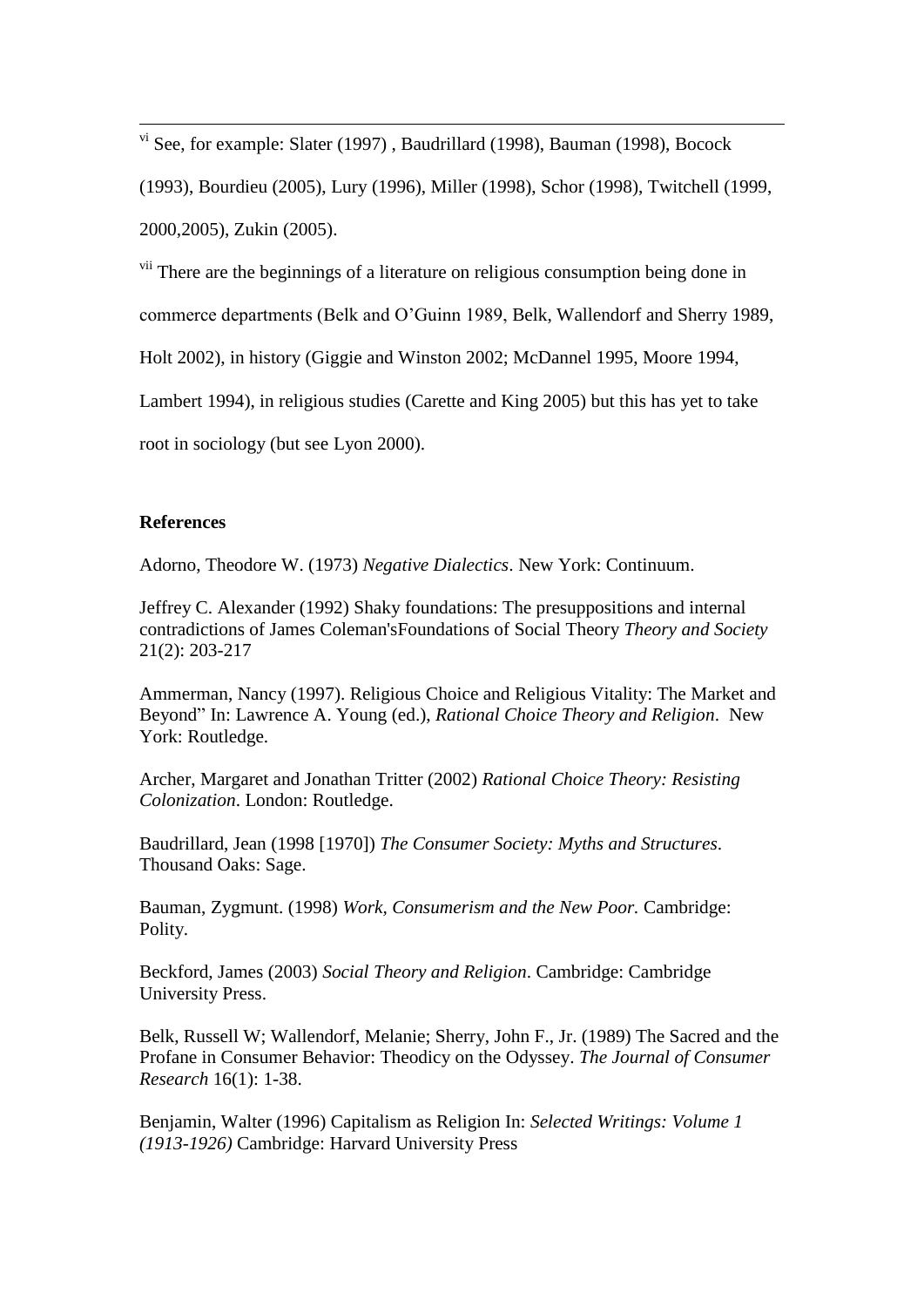Berger, Peter (1969) *The Sacred Canopy*. New York: Doubleday.

Bocock, Robert (1993) *Consumption.* London: Routledge.

 $\overline{a}$ 

Bourdieu, Pierre (1987a) La dissolution du religieux. In: *Choses Dites*. Paris: Les Éditions de Minuit.

Bourdieu, Pierre (1987b) Sociologues de la croyance et croyances de sociologies. In: *Choses Dites* Paris: Les Éditions de Minuit.

Bourdieu, Pierre (2005) *The Social Structures of the Economy* Cambridge: Polity.

Brittain, Christopher C. (2006) From a Beautiful Mind to a Beautiful Soul. In: Warren Goldstein (ed.) *Marxism, Critical Theory and Religion: A Critique of Rational Choice* Leiden: Brill.

Brittain, Christopher C. (2010) *Adorno and Theology*. London and New York: Continuum.

Brown, Richard H. (1977) *A Poetic for Sociology: Toward a Logic of Discovery for the Human Sciences*. London: Cambridge University Press.

Bruce, Steve (2000) *Choice and Religion: A Critique of Rational Choice Theory*. Oxford: Oxford University Press.

Bryant, Joseph (2001) Cost-benefit Accounting and the Piety Business: Is Homo Religiosis at Bottom, a Homo Economicus? *Method and Theory in the Study of Religion* 12(4): 520-548.

Burke, Kenneth (1969) *A Grammar of Motives*. Berkley: University of California Press.

Carette, Jeremy and Richard King (2005) *Selling Spirituality: The Silent Takeover of Religion*. New York: Routledge.

Chaves, Mark (1995) On the Rational Choice Approach to Religion. *Journal for the Scientific Study of Religion* 34(1): 98-104.

Cox, Harvey (1999) The Market as God: Living With the New Dispensation. *Atlantic Monthly,* March.

Crossley, Nick (2002) *Making Sense of Social Movements* Buckingham: Open University Press

Demerath, N.J. (1995) Rational Paradigms, A-rational Religion and the Debate Over Secularization. *Journal for the Scientific Study of Religion* 34(1): 105-112.

Giggie, John M and Diane Winston (2002) *Faith in the Market: Religion and the Rise of Urban Commercial Culture*. New Brunswick: Rutgers University Press.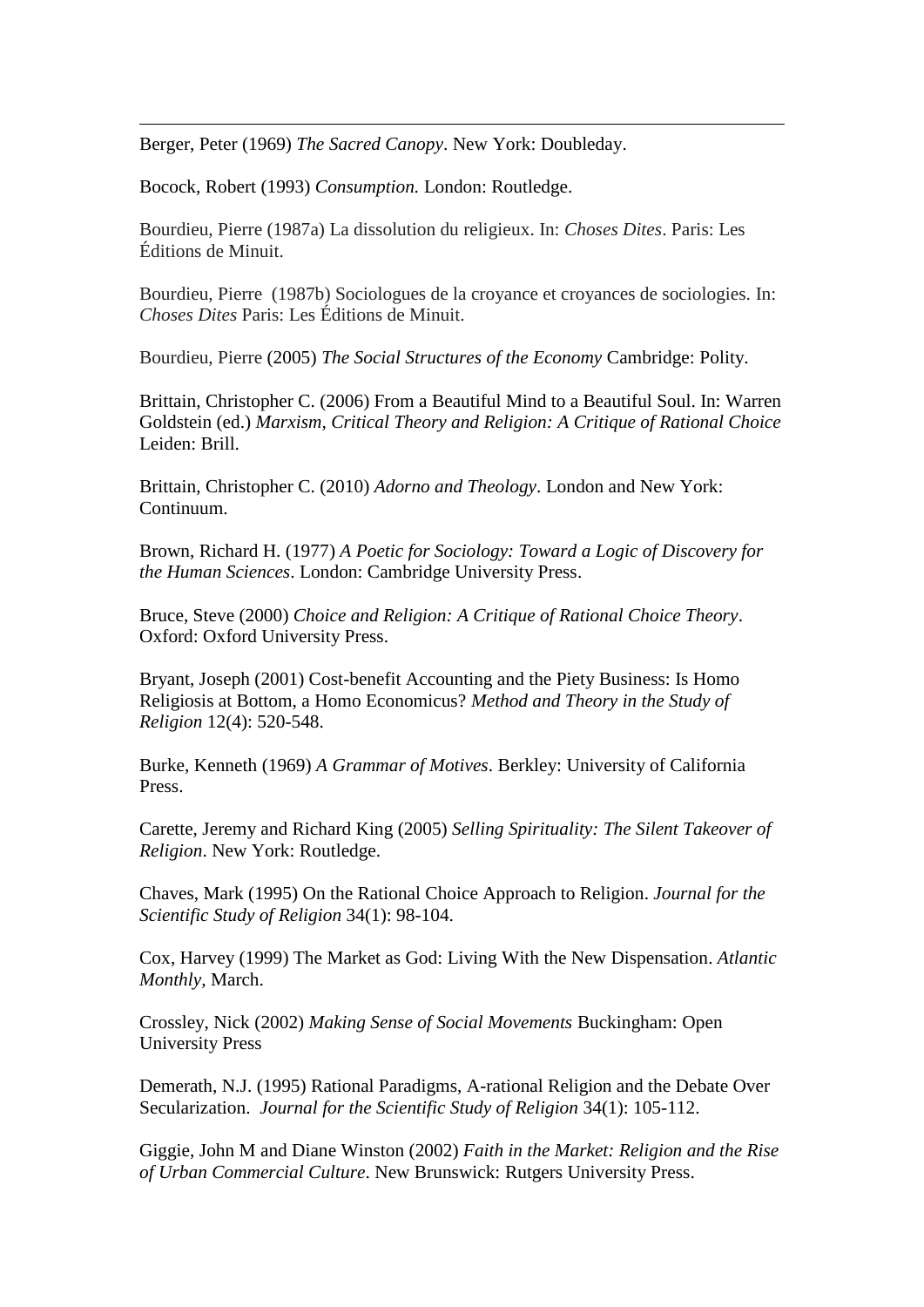Goldstein, Warren S. (2006) *Marx, Critical Theory and Religion: A Critique of Rational Choice*. Leiden and Boston: Brill Academic Publishers.

 $\overline{a}$ 

Gramsci, Antonio. (1971) *Selections from the Prison Notebooks* New York: International Publishers.

Green, Donald and Ian Shapiro. (1996) *Pathologies of Rational Choice: A Critique of Applications in Political Science*. New Haven: Yale University Press.

Harvey, David. (2005) *A Brief History of Neo-Liberalism*. Oxford: Oxford University Press

Hervieu-Léger, Danièle. (1993) *La religion pour mémoire*. Paris: Cerf.

Hindess, Barry (1991) Rationality and Modern Society. *Sociological Theory* 9(2): 216-227.

Holt, Douglas B. 2002. Why Do Brands Cause Trouble? A Dialectical Theory of Consumer Culture and Branding. *Journal of Consumer* Research 29(1):70-90.

Jameson, Frederic (1991) *Postmodernism, or, The Cultural Logic of Late Capitalism*. Durham: Duke University Press.

Jerolmack, Colin and Douglas Porpora. 2004. Religion, Rationality, and Experience: A Response to the New Rational Choice Theory of Religion. *Sociological Theory* 22(1): 140-160.

Kuhn, Thomas. 1979. Metaphor in Science. In: A. Ortony (ed.) *Metaphor and Thought*. Cambridge: Cambridge University Press.

Lakoff, George and Mark Johnson (1980) *Metaphors We Live By*. Berkley, CA: University of California Press.

Lambert, Frank (1994) *Peddler in Divinity: George Whitefield and the Transatlantic Revivals*. Princeton: Princeton University Press.

Lash, Scott (2010) *Intensive Culture: Social Theory, Religion, and Contemporary Capitalism* London: Sage.

Loy, David R. (1997) The Religion of the Market. *Journal of the American Academy of Religion* 65(2): 275-90.

Lury, Cecilia (1996) *Consumer Culture*. New Brunswick, NJ: Rutgers University Press.

Lyon, David (2000) *Jesus in Disneyland: Religion in Postmodern Times*. Cambridge: Polity Press.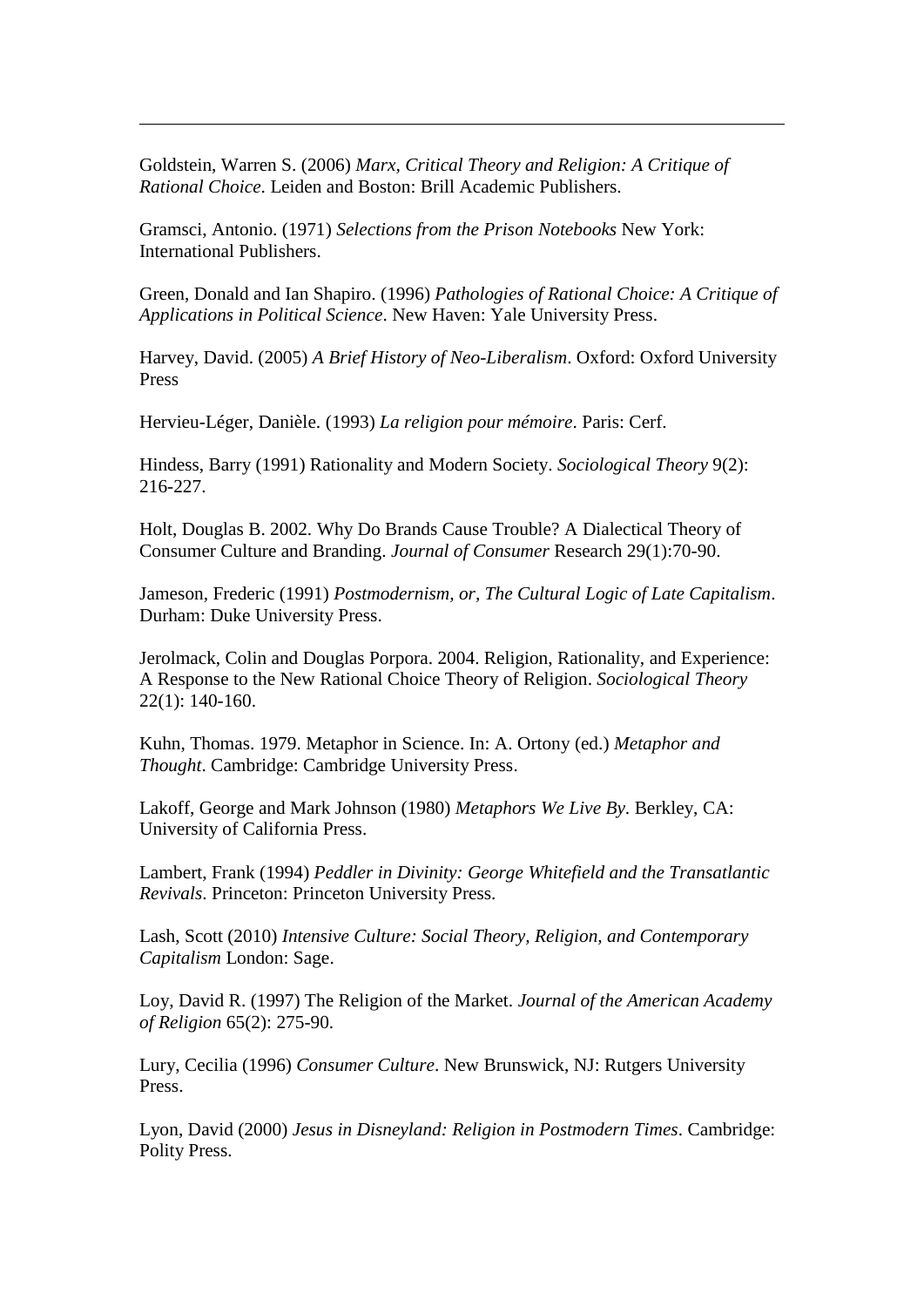Marx, Karl (1971) *Karl Marx: Selected Writings*. David McLellan (ed.) Oxford: Oxford University Press.

 $\overline{a}$ 

McClosky, Deirdre N. (1998) *The Rhetoric of Economics*. Madison: University of Wisconsin Press.

McDannel, Coleen (1995) *Material Christianity*. New Haven: Yale University Press.

McKinnon, Andrew M. (2006) McKinnon, A. (2005). 'Reading 'Opium of the People': Expression, Protest and the Dialectics of Religion'. Critical Sociology, 31 (1/2): 15-38.

McKinnon, Andrew M. (2010). 'The Sociology of Religion: The Foundations'. In: Bryan S. Turner (ed.) *The New Blackwell Companion to Sociology of Religion*. Oxford: Blackwell: 33-51.

McKinnon, Andrew M. (2012). 'Metaphors in and for the Sociology of Religion: Towards a Theory after Nietzsche'. *Journal of Contemporary Religion*.

Miller, Daniel (1998) *A Theory of Shopping*. Ithaca: Cornell University Press.

Moore, R. Lawrence (1994) *Selling God: American Religion in the Marketplace of Culture*. New York: Oxford University Press.

Nelson, Robert (2001) *Economics as Religion: from Samuelson to Chicago and Beyond*. University Park: The Pennsylvania State University Press.

Nietzsche, Friedrich (1995) *Unpublished Writings from the Period of Unfashionable Observations*. Stanford CA: Stanford University Press.

O'Guinn, Thomas C. and Russell W. Belk (1989) Heaven on Earth: Consumption at Heritage Village, U.S.A., *Journal of Consumer Research* 16: 227-238.

Parsons, Talcott ([1940] 1954) The Motivation of Economic Action*.* In: *Essays in Sociological Theory*. New York: The Free Press.

Polanyi, Karl (1944) *The Great Transformation: The Political and Economic Origin of Our Time.* Boston: Beacon.

Riesebrodt, Martin (2010) *The Promise of Salvation* Chicago: University of Chicago Press.

Roberts, Richard H. (2002) *Religion, Theology and the Human Sciences* Cambridge: Cambridge University Press

Robertson, Roland (1992) The economization of religion: Reflections on the promise and limitations of the economic approach. *Social Compass.* No. 39(1): 147-157.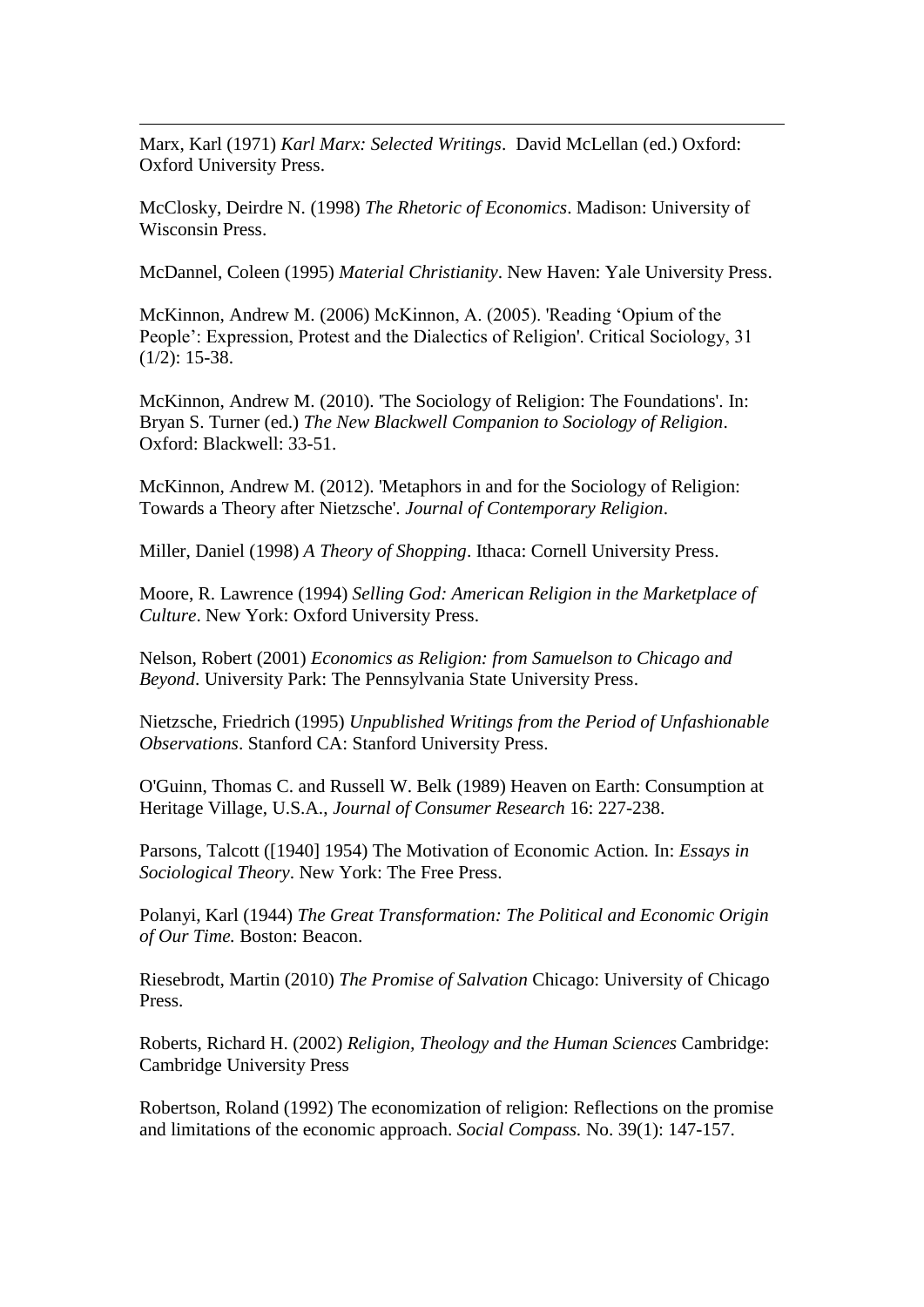Schor, Juliette (1998) *The Overspent American: Upscaling, Downshifting and the New Consumer*. New York: Basic Books.

 $\overline{a}$ 

Sharot, Steven (2002) Beyond Christianity: a Critique of the Rational Choice Theory of Religion from a Weberian and Comparative Religions Perspective. *Sociology of Religion*. 63(4): 427-454.

Simon, Herbert (1986) Rationality in Psychology and Economics. *The Journal of Business*. 59(4): 209-224.

Simpson, J. H. (1990) The Stark-Bainbridge theory of religion. *Journal for the Scientific Study of Religion*. 29(3):367-71.

Slater, Don (1997) *Consumer Culture and Modernity*. Cambridge: Polity

Stark, Rodney (1997) Bringing Theory Back In: Laurence A. Young (ed.) *Rational Choice Theory and Religion*. New York: Routledge.

Stark, Rodney (2004) Putting an End to Ancestor Worship (SSSR Presidential Address 2004). *Journal for the Scientific Study of Religion* 43 (4): 465–475.

Stark, Rodney (2005) *The Victory of Reason: How Christianity Led to Freedom, Capitalism and Western Success*. New York: Random House.

Stark, Rodney and William Sims Bainbridge (1996) *A Theory of Religion*. New Brunswick: Rutgers University Press.

Stark, Rodney and Roger Finke (2000) *Acts of Faith: Explaining the Human Side of Religion*. Berkley CA: University of California Press.

Stark, Rodney and Roger Finke (2003) The Dynamics of Religious Economies. In: Michelle Dillon (ed.) *Handbook of the Sociology of Religion*. New York: Cambridge University Press.

Tilly, Charles (1997) James S. Coleman as a Guide to Social Research. *The American Sociologist* 28(2) 82-87.

Tracy, David (1979) Metaphor and Religion: The Test Case of Christian Texts. In: Sheldon Sacks (ed.) *On Metaphor* Chicago: University of Chicago Press.

Turner, Bryan (1993) *Religion and Social Theory* (second ed.) London: Sage.

Twitchell, James B. (1999) *Lead Us Into Temptation: The Triumph of American Materialism.* New York: Columbia University Press.

Twitchell, James B. (2000) *Twenty Ads the Shook the World: The Century's Most Groundbreaking Advertising and How It Changed Us*. All New York: Three Rivers Press.